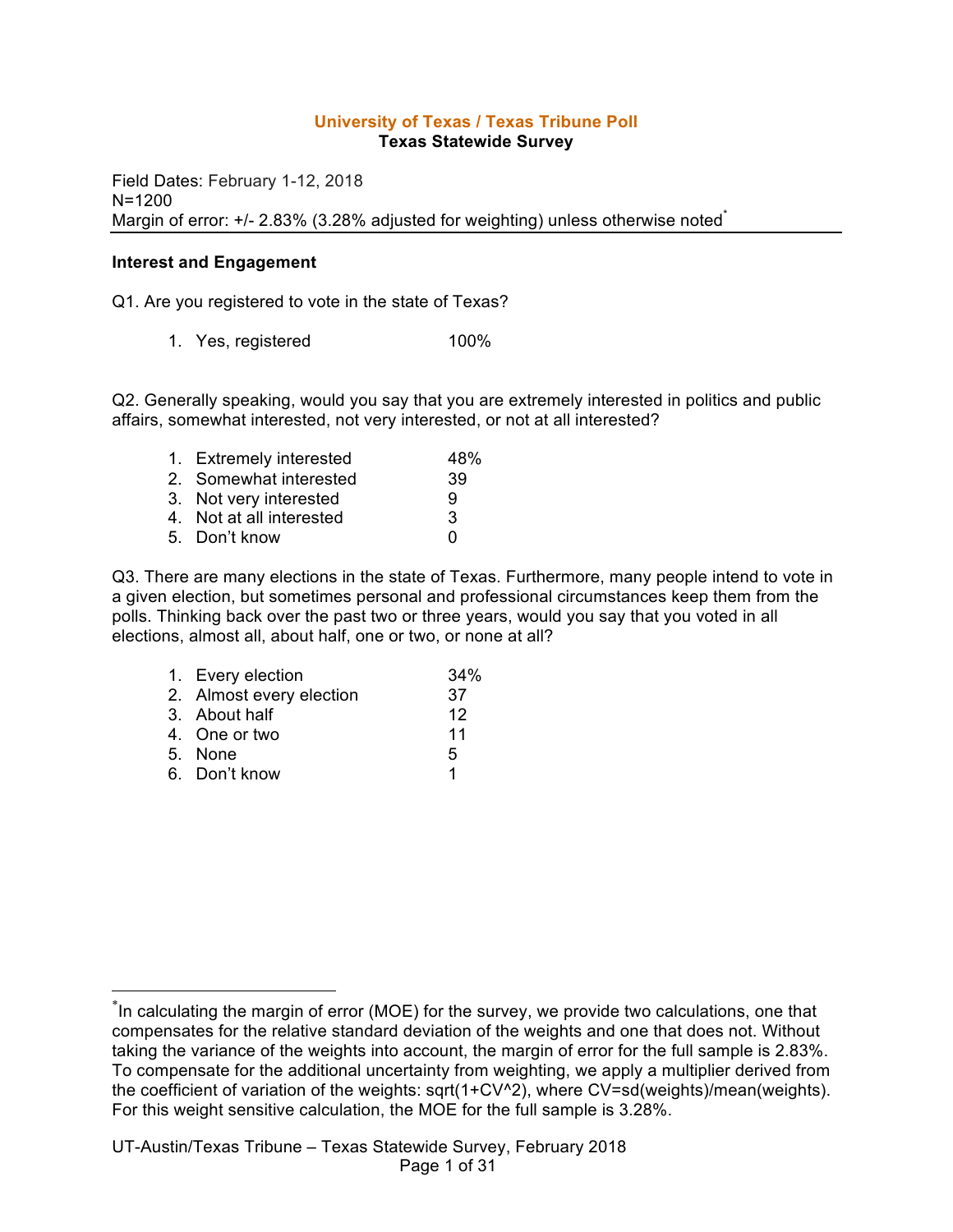Q3A. On a 0-10 scale, please rate how likely you are to vote in the upcoming March primary elections: 10 means you are absolutely certain to vote, 0 means you will definitely NOT vote, and 5 means you may or may not vote.

| 1.    | 0              | 2%             |
|-------|----------------|----------------|
| 2.    | 1              | 2              |
| 3.    | $\overline{2}$ | $\overline{2}$ |
| 4.    | 3              | 1              |
| 5.    | 4              | 1              |
| 6.    | 5              | 6              |
| 7.    | 6              | 3              |
| 8.    | $\overline{7}$ | 10             |
| 9.    | 8              | 11             |
| 10.9  |                | 10             |
| 11.10 |                | 53             |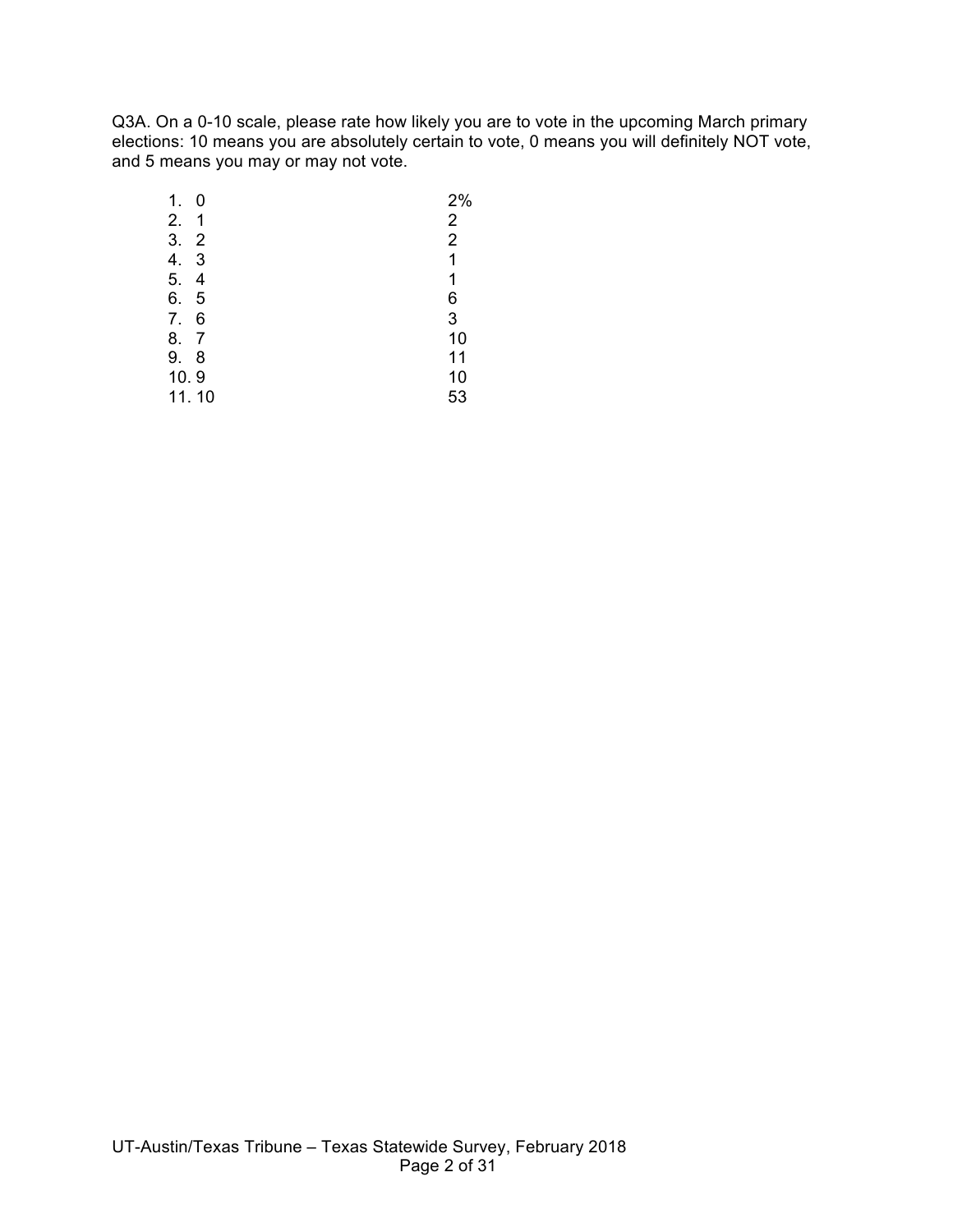# **Most Important Problem**

Q4. What would you say is the most important problem facing this country today? **[Randomize]**

| 1.<br>Political corruption/leadership      | 21%            |
|--------------------------------------------|----------------|
| 2. Immigration                             | 12             |
| 3. Federal spending/national debt          | 6              |
| 4. Health care                             | 6              |
| 5. National security/terrorism             | 5              |
| 6. Border security                         | 5              |
| 7. The economy                             | 4              |
| 8. Moral decline                           | 33332222222    |
| 9. Income inequality                       |                |
| 10. Partisan gridlock                      |                |
| 11. Gun control/gun violence               |                |
| 12. Environment                            |                |
| 13. Education                              |                |
| 14. Crime and drugs                        |                |
| 15. Police brutality/police militarization |                |
| 16. Race relations                         |                |
| 17. The media                              |                |
| 18. Russia                                 |                |
| 19. North Korea                            |                |
| 20. Unemployment/jobs                      | $\overline{1}$ |
| 21. Taxes                                  | 1              |
| 22. Social welfare programs                | 1              |
| 23. Abortion                               | 1              |
| 24. Voting system                          | 1              |
| 25. Government data collection             | 1              |
| 26. Housing                                | 1              |
| 27. Sexual harassment                      | $\mathbf 1$    |
| 28. Opioid/prescription drug abuse         | 1              |
| 29. Middle East instability                | 0              |
| 30. Gay marriage                           | 0              |
| 31. Energy                                 | 0              |
| 32. Afghanistan/Pakistan                   | 0              |
| 33. Foreign trade                          | 0              |
|                                            |                |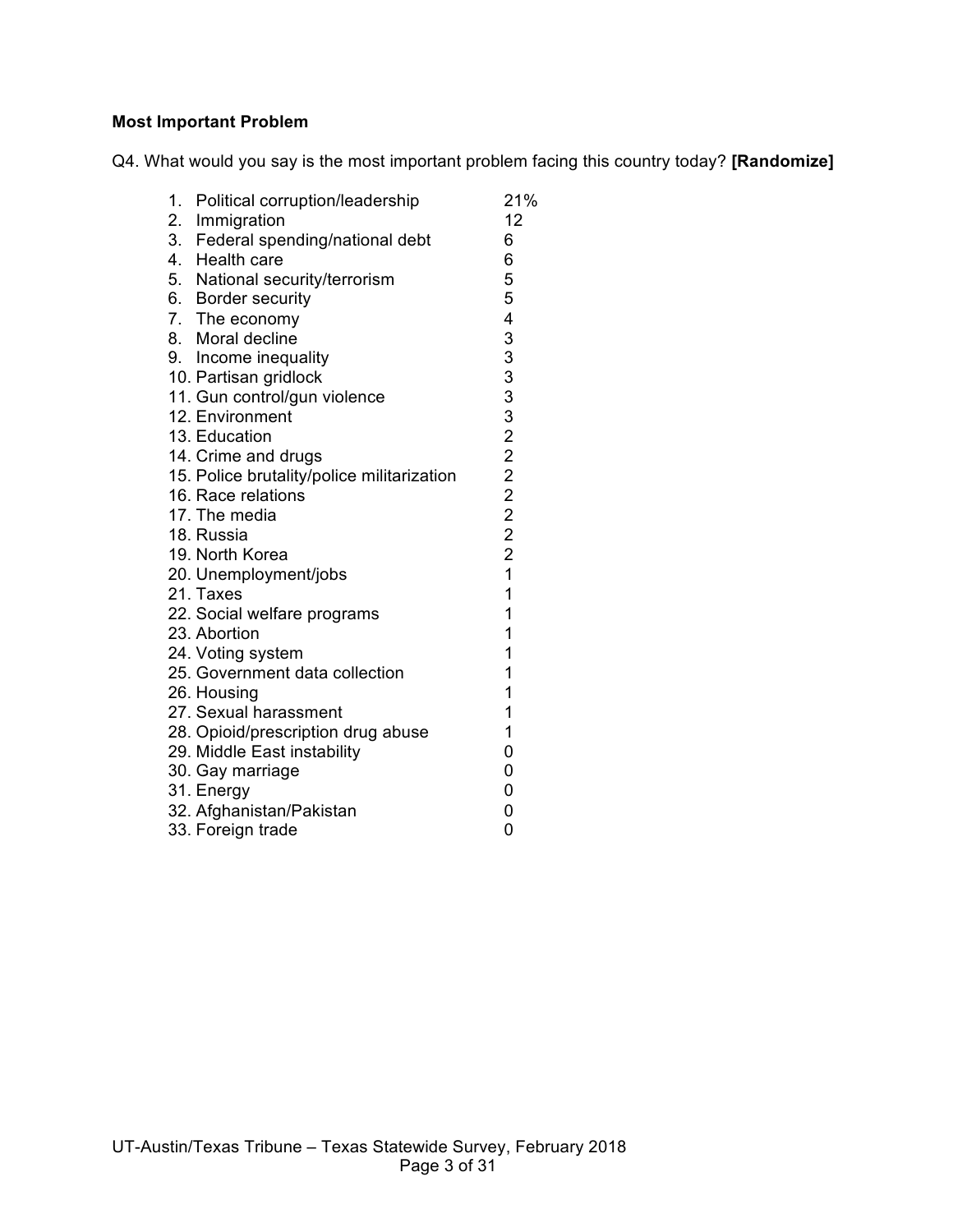Q5. What would you say is the most important problem facing the State of Texas today? **[Randomize]**

| 1.<br>Immigration                          | 15%                     |
|--------------------------------------------|-------------------------|
| 2. Border Security                         | 14                      |
| 3. Political corruption/leadership         | 9                       |
| 4. Education                               | $\overline{7}$          |
| 5. Health care                             | $\overline{7}$          |
| 6. Hurricane recovery                      | 5                       |
| 7. Crime and drugs                         | $\overline{\mathbf{4}}$ |
| 8. The economy                             | 3                       |
| 9. Moral decline                           |                         |
| 10. Taxes                                  |                         |
| 11. Gun control/gun violence               | 3333222222              |
| 12. Redistricting                          |                         |
| 13. Police brutality/police militarization |                         |
| 14. Unemployment/jobs                      |                         |
| 15. Transportation/roads/traffic           |                         |
| 16. Social welfare programs                |                         |
| 17. State government spending              |                         |
| 18. State budget cuts                      |                         |
| 19. Insurance rates                        | $\overline{1}$          |
| 20. Water supply                           |                         |
| 21. Abortion                               | $\mathbf{1}$<br>1       |
| 22. Gas prices                             |                         |
| 23. Environment                            | 1                       |
| 24. Voting system                          | 1                       |
| 25. Energy                                 | 1                       |
| 26. Housing                                | 1<br>1                  |
| 27. The media                              | 1                       |
| 28. Pension funding                        | 1                       |
| 29. Opioid/prescription drug abuse         | 0                       |
| 30. Gay marriage                           | 0                       |
| 31. Utility rates                          |                         |
| 32. Electoral fraud                        | 0                       |
| 33. Property rights                        | 0<br>0                  |
| 34. Declining oil prices                   |                         |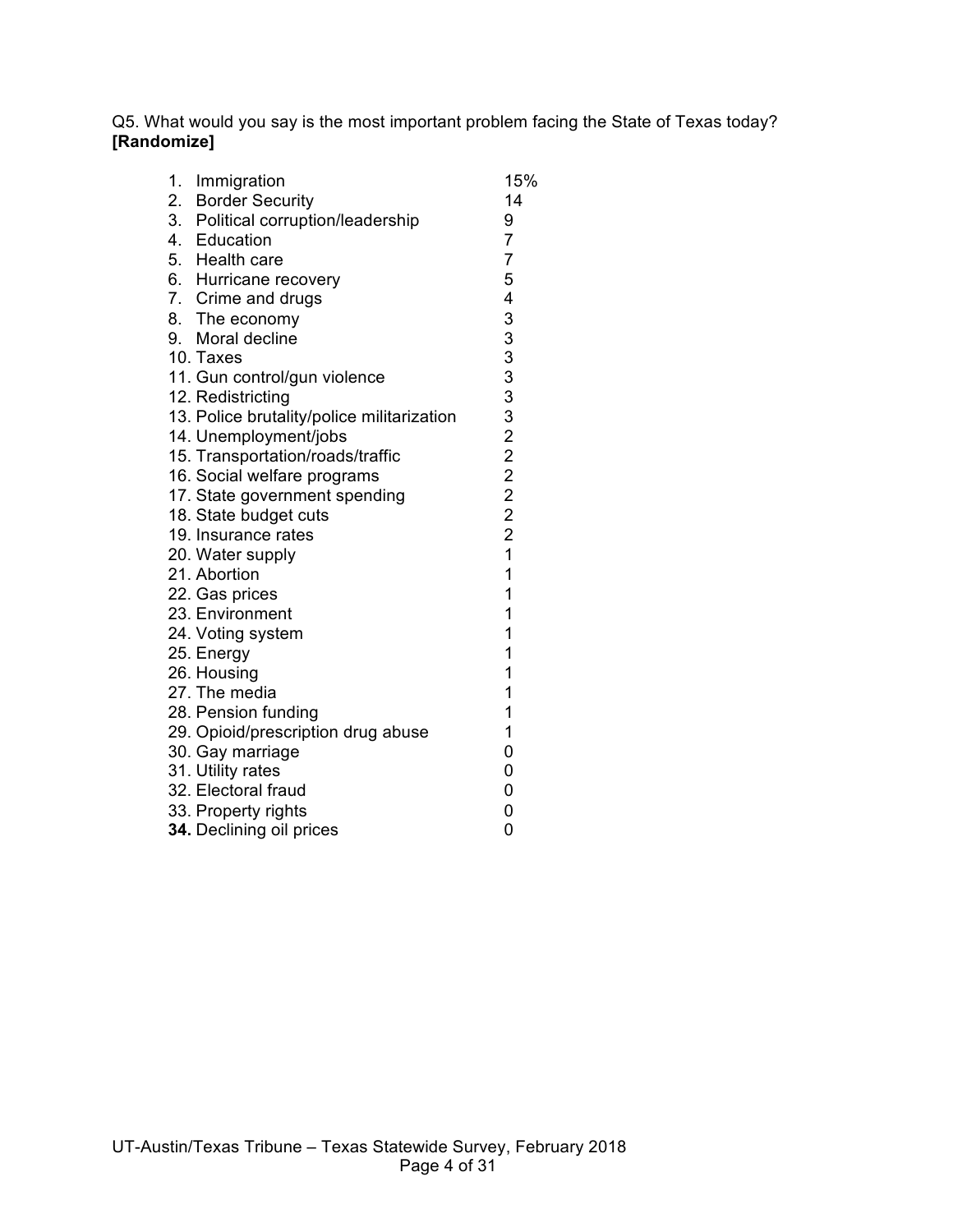## **Retrospective Assessments**

Q6. How would you rate the job Donald Trump is doing as president? Would you say that you…

- 1. Approve strongly 30%
- 2. Approve somewhat 16
- 3. Neither approve nor disapprove 7
- 4. Disapprove somewhat 7<br>5. Disapprove strongly 39
- 5. Disapprove strongly
- 6. Don't know 1

Q7. How would you rate the job the U.S. Congress is doing? Would you say that you...

|                  |                |                | <b>Neither</b> |                   |                   |                                                   |
|------------------|----------------|----------------|----------------|-------------------|-------------------|---------------------------------------------------|
|                  | <b>Approve</b> | <b>Approve</b> | approve nor    | <b>Disapprove</b> | <b>Disapprove</b> |                                                   |
|                  | strongly       | somewhat       | disapprove     | somewhat          | strongly          | Don't Know                                        |
| Feb. 2018        | 2              | 17             | 16             | 22                | 39                | 3                                                 |
| Oct. 2017        | $\overline{2}$ | 10             | 15             | 24                | 45                | 3                                                 |
| <b>June 2017</b> | $\overline{2}$ | 13             | 15             | 24                | 43                | 4                                                 |
| Feb. 2017        | 5              | 21             | 20             | 18                | 32                | 5                                                 |
| Oct. 2016        | $\overline{2}$ | 8              | 18             | 27                | 41                | 4                                                 |
| <b>June 2016</b> | $\overline{c}$ | 8              | 16             | 24                | 45                | 5                                                 |
| Feb. 2016        | $\overline{2}$ | 10             | 17             | 24                | 43                | 4                                                 |
| Nov. 2015        | $\overline{2}$ | 8              | 17             | 25                | 46                | 3                                                 |
| <b>June 2015</b> | 2              | 13             | 21             | 26                | 36                | $\overline{\mathbf{c}}$                           |
| Feb. 2015        | 3              | 17             | 19             | 24                | 34                | 3                                                 |
| Oct. 2014        | $\overline{2}$ | 12             | 13             | 30                | 41                | $\begin{array}{c}\n2 \\ 3 \\ 2 \\ 3\n\end{array}$ |
| <b>June 2014</b> | 3              | 8              | 15             | 24                | 48                |                                                   |
| Feb. 2014        | 3              | 8              | 15             | 23                | 49                |                                                   |
| Oct. 2013        | 2              | 6              | 12             | 21                | 56                |                                                   |
| <b>June 2013</b> | $\overline{2}$ | 10             | 16             | 23                | 46                | $\begin{array}{c} 2 \\ 3 \\ 3 \end{array}$        |
| Feb. 2013        | 3              | 11             | 12             | 23                | 48                |                                                   |
| Oct. 2012        |                | 10             | 18             | 26                | 43                |                                                   |
| May 2012         |                | 9              | 15             | 23                | 48                | $\begin{array}{c} 3 \\ 2 \\ 2 \end{array}$        |
| Feb. 2012        |                | 10             | 14             | 26                | 47                |                                                   |
| Oct. 2011        | 2              | 9              | 10             | 26                | 51                |                                                   |
| <b>May 2011</b>  |                | 15             | 20             | 27                | 35                | 3                                                 |
| Feb. 2011        | 2              | 17             | 19             | 26                | 33                | 4                                                 |
| Oct. 2009        | 2              | 12             | 11             | 22                | 49                | 4                                                 |
| <b>June 2009</b> | $\overline{2}$ | 18             | 22             | 22                | 36                | 0                                                 |
| Feb. 2009        | 4              | 22             | 22             | 15                | 37                | 0                                                 |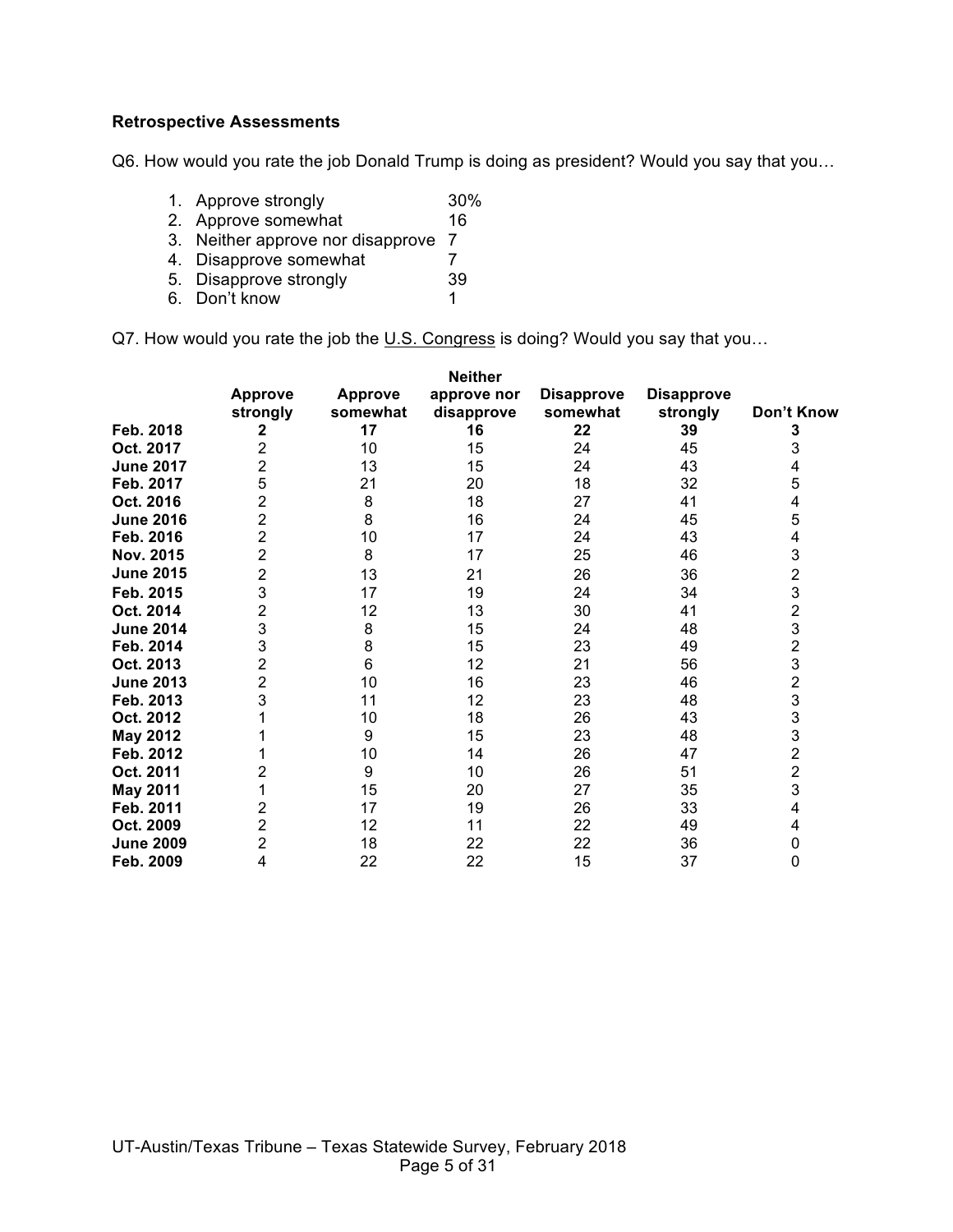Q8A. How would you rate the job Greg Abbott is doing as Governor? Would you say that you…

|                  | <b>Approve</b><br>strongly | <b>Approve</b><br>somewhat | <b>Neither</b><br>approve nor<br>disapprove | <b>Disapprove</b><br>somewhat | <b>Disapprove</b><br>strongly | Don't Know |
|------------------|----------------------------|----------------------------|---------------------------------------------|-------------------------------|-------------------------------|------------|
| Feb. 2018        | 28                         | 18                         | 18                                          |                               | 23                            | 5          |
| Oct. 2017        | 27                         | 21                         | 14                                          | 11                            | 22                            | 5          |
| <b>June 2017</b> | 27                         | 18                         | 12                                          |                               | 29                            |            |
| Feb. 2017        | 27                         | 18                         |                                             |                               | 24                            | 5          |
| Oct. 2016        | 21                         | 21                         | 17                                          | 10                            | 23                            | 8          |
| <b>June 2016</b> | 20                         | 22                         | 19                                          | 10                            | 21                            | 8          |
| Feb. 2016        | 18                         | 23                         | 24                                          | 9                             | 20                            | 6          |
| Nov. 2015        | 20                         | 22                         | 21                                          | 10                            | 19                            |            |
| <b>June 2015</b> | 22                         | 24                         | 28                                          | 8                             | 16                            | 15         |

Q8B. How would you rate the job Dan Patrick is doing as Lieutenant Governor? Would you say that you… **New Selection** 

| Feb. 2018        | <b>Approve</b><br>strongly<br>19 | <b>Approve</b><br>somewhat<br>17 | Neither<br>approve nor<br>disapprove<br>21 | <b>Disapprove</b><br>somewhat<br>8 | <b>Disapprove</b><br>strongly<br>25 | Don't Know<br>10 |
|------------------|----------------------------------|----------------------------------|--------------------------------------------|------------------------------------|-------------------------------------|------------------|
| Oct. 2017        | 16                               | 20                               | 19                                         |                                    | 24                                  | 13               |
| <b>June 2017</b> | 15                               | 19                               | 18                                         | 8                                  | 28                                  | 11               |
| Feb. 2017        | 16                               | 16                               | 24                                         | 8                                  | 23                                  | 14               |
| Oct. 2016        | 12                               | 19                               | 20                                         |                                    | 22                                  | 18               |
| <b>June 2016</b> | 12                               | 19                               | 24                                         | 8                                  | 22                                  | 15               |
| Feb. 2016        | 8                                | 19                               | 30                                         |                                    | 20                                  | 16               |
| Nov. 2015        | 10                               | 19                               | 28                                         | 9                                  | 17                                  | 16               |
| <b>June 2015</b> | 13                               | 19                               | 28                                         | 8                                  | 16                                  | 15               |
|                  |                                  |                                  |                                            |                                    |                                     |                  |

Q8C. How would you rate the job Joe Straus is doing as Speaker of the Texas House of Representatives? Would you say that you…

|                  | <b>Approve</b> | <b>Neither</b><br><b>Disapprove</b><br><b>Disapprove</b><br><b>Approve</b><br>approve nor |            |          |          |            |  |
|------------------|----------------|-------------------------------------------------------------------------------------------|------------|----------|----------|------------|--|
|                  | strongly       | somewhat                                                                                  | disapprove | somewhat | strongly | Don't Know |  |
| Feb. 2018        | 8              | 19                                                                                        | 29         | 9        | 15       | 19         |  |
| Oct. 2017        |                | 19                                                                                        | 29         | 11       | 16       | 20         |  |
| <b>June 2017</b> | 5              | 20                                                                                        | 25         | 12       | 17       | 21         |  |
| Feb. 2017        |                | 16                                                                                        | 31         | 9        | 14       | 22         |  |
| Oct. 2016        | 5              | 16                                                                                        | 30         | 9        | 14       | 26         |  |
| <b>June 2016</b> | 4              | 15                                                                                        | 30         | 10       | 14       | 26         |  |
| Feb. 2016        |                | 16                                                                                        | 35         |          | 13       | 25         |  |
| Nov. 2015        |                | 16                                                                                        | 32         | 8        | 14       | 25         |  |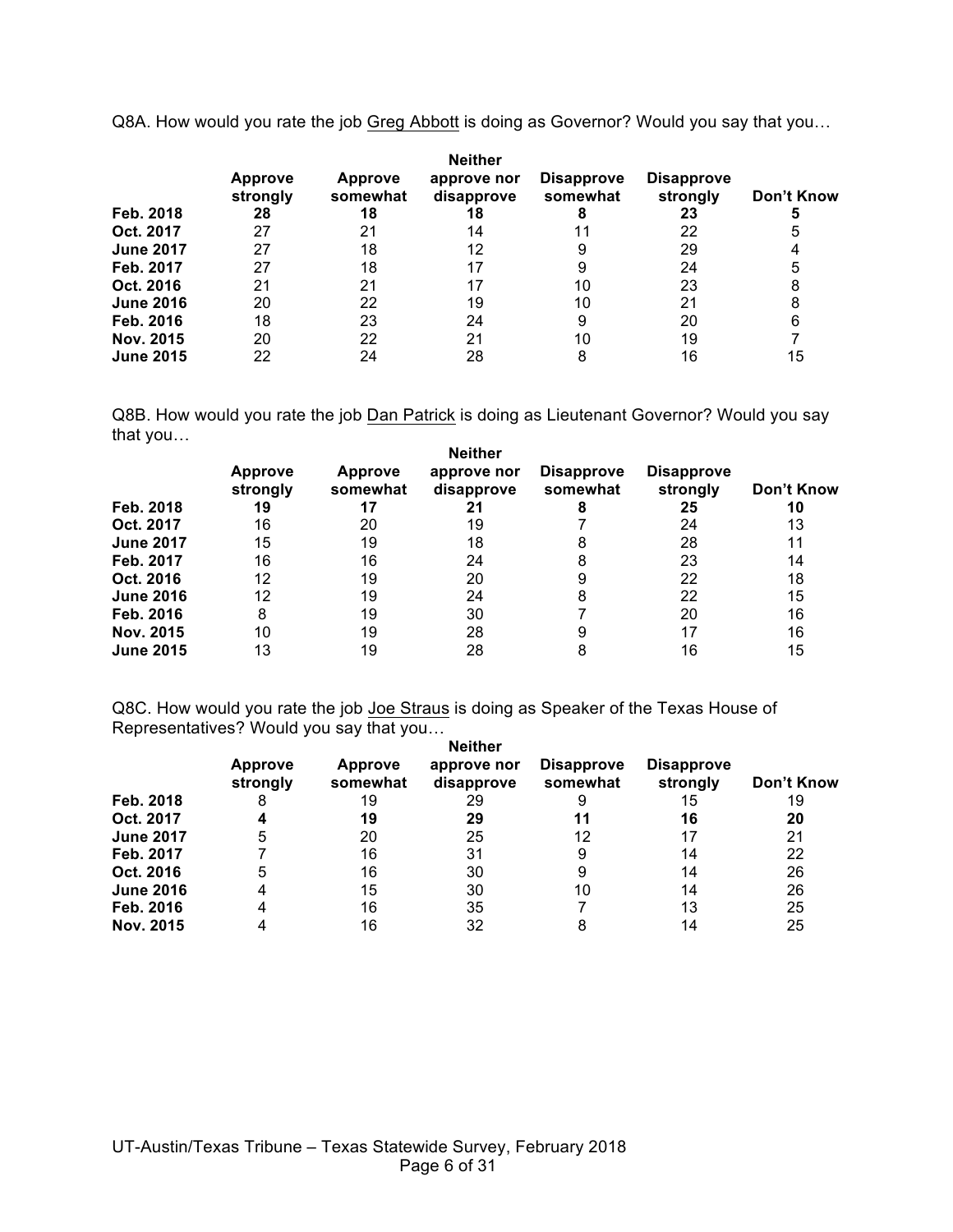Q9A. How would you rate the job Ted Cruz is doing as U.S. Senator? Would you say that you…

|                  | <b>Approve</b><br>strongly | <b>Approve</b><br>somewhat | <b>Neither</b><br>approve nor<br>disapprove | <b>Disapprove</b><br>somewhat | <b>Disapprove</b><br>strongly | Don't Know |
|------------------|----------------------------|----------------------------|---------------------------------------------|-------------------------------|-------------------------------|------------|
| Feb. 2018        | 22                         | 18                         | 12                                          |                               | 32                            |            |
| Oct. 2017        | 19                         | 19                         | 13                                          | 12                            | 31                            | 5          |
| <b>June 2017</b> | 21                         | 17                         | 12                                          | 9                             | 35                            | 6          |
| Feb. 2017        | 20                         | 18                         | 14                                          | 10                            | 29                            | 9          |
| Oct. 2016        | 16                         | 19                         | 13                                          | 11                            | 34                            |            |
| <b>June 2016</b> | 18                         | 17                         | 13                                          | 12                            | 31                            | 9          |
| Feb. 2016        | 18                         | 19                         | 15                                          | 10                            | 32                            | 6          |
| Nov. 2015        | 27                         | 17                         |                                             | 9                             | 28                            | 9          |

Q9B. How would you rate the job John Cornyn is doing as U.S. Senator? Would you say that you…

|                  | <b>Neither</b>             |                            |                           |                               |                               |            |  |
|------------------|----------------------------|----------------------------|---------------------------|-------------------------------|-------------------------------|------------|--|
|                  | <b>Approve</b><br>strongly | <b>Approve</b><br>somewhat | approve nor<br>disapprove | <b>Disapprove</b><br>somewhat | <b>Disapprove</b><br>strongly | Don't Know |  |
| Feb. 2018        | 10                         | 19                         | 23                        | 15                            | 23                            | 10         |  |
| Oct. 2017        |                            | 21                         | 18                        | 15                            | 27                            | 12         |  |
| <b>June 2017</b> | 9                          | 19                         | 18                        | 14                            | 27                            | 12         |  |
| Feb. 2017        | 11                         | 19                         | 22                        | 12                            | 22                            | 14         |  |
| Oct. 2016        | 8                          | 20                         | 22                        | 14                            | 22                            | 15         |  |
| <b>June 2016</b> |                            | 17                         | 24                        | 14                            | 21                            | 17         |  |
| Feb. 2016        |                            | 20                         | 26                        | 14                            | 18                            | 15         |  |
| Nov. 2015        |                            | 20                         | 22                        | 16                            | 18                            | 16         |  |

Q9C. Do you approve or disapprove of the way Robert Mueller is handling the investigation of Russian interference in the 2016 election?

- 1. Approve strongly  $24\%$ <br>
2. Approve somewhat  $14$
- 2. Approve somewhat
- 3. Neither approve nor disapprove 17<br>4. Disapprove somewhat 12
- 4. Disapprove somewhat
- 5. Disapprove strongly 24
- 6. Don't know 10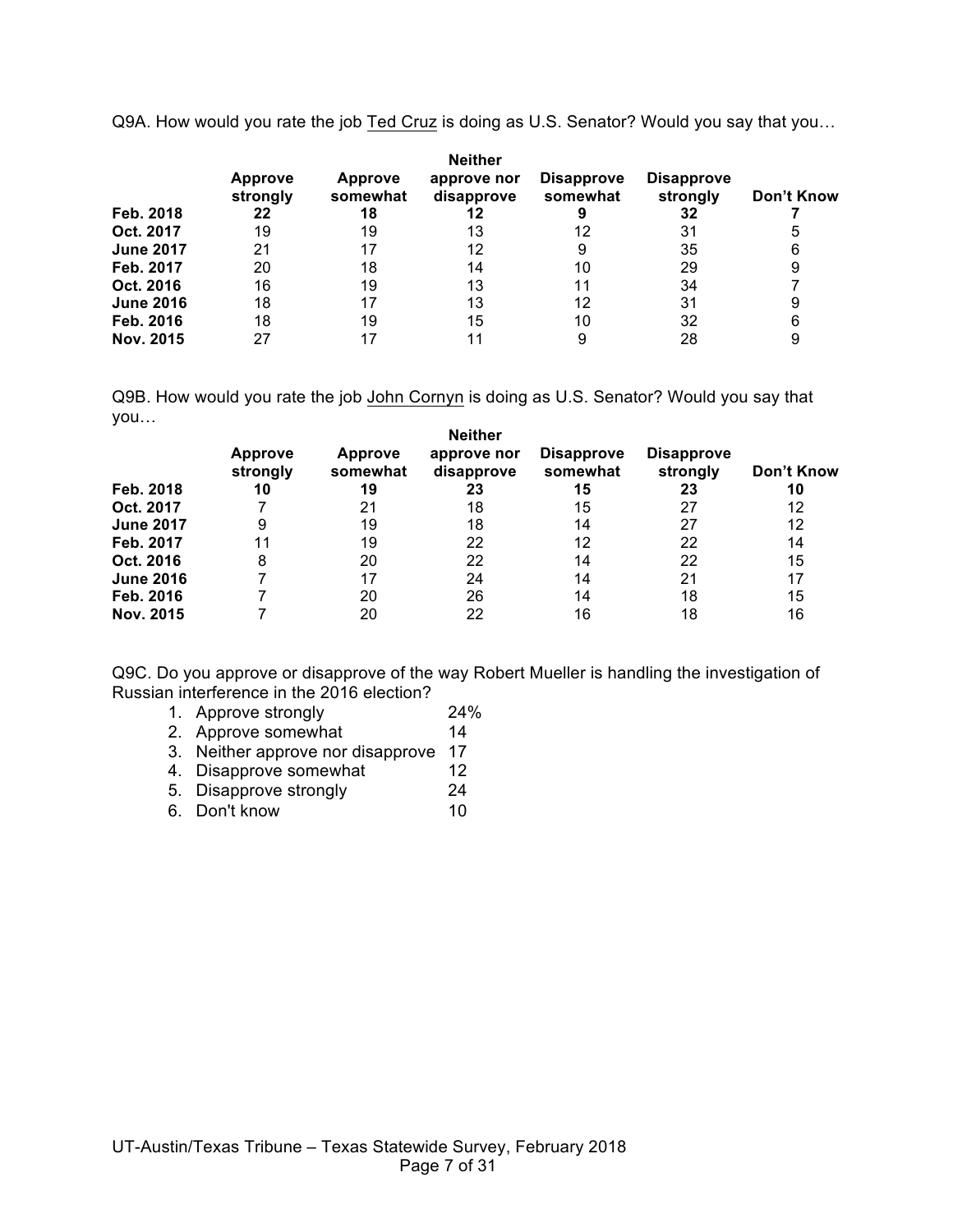Q10. Thinking about the country, do you think that things are headed in the right direction, or do you think that things are headed off on the wrong track?

|                  |                    | Wrong |            |
|------------------|--------------------|-------|------------|
|                  | <b>Right Track</b> | Track | Don't Know |
| Feb. 2018        | 39                 | 50    | 11         |
| Oct. 2017        | 29                 | 61    | 10         |
| <b>June 2017</b> | 34                 | 54    | 12         |
| Feb. 2017        | 39                 | 49    | 12         |
| Oct. 2016        | 22                 | 67    | 11         |
| <b>June 2016</b> | 18                 | 70    | 12         |
| Feb. 2016        | 22                 | 66    | 12         |
| Nov. 2015        | 22                 | 68    | 10         |
| <b>June 2015</b> | 23                 | 64    | 14         |
| Feb. 2015        | 26                 | 59    | 15         |
| Oct. 2014        | 25                 | 65    | 10         |
| <b>June 2014</b> | 23                 | 65    | 13         |
| Feb. 2014        | 25                 | 63    | 12         |
| Oct. 2013        | 20                 | 69    | 11         |
| <b>June 2013</b> | 28                 | 60    | 11         |
| Feb. 2013        | 29                 | 62    | 9          |
| Oct. 2012        | 31                 | 58    | 11         |
| <b>May 2012</b>  | 25                 | 61    | 14         |
| Feb. 2012        | 28                 | 61    | 11         |
| Oct. 2011        | 14                 | 75    | 11         |
| <b>May 2011</b>  | 24                 | 63    | 14         |
| Feb. 2011        | 26                 | 59    | 15         |
| Oct. 2010        | 25                 | 64    | 11         |
| Sep. 2010        | 26                 | 63    | 12         |
| <b>May 2010</b>  | 27                 | 62    | 11         |
| Feb. 2010        | 31                 | 56    | 13         |
| Oct. 2009        | 35                 | 59    | 10         |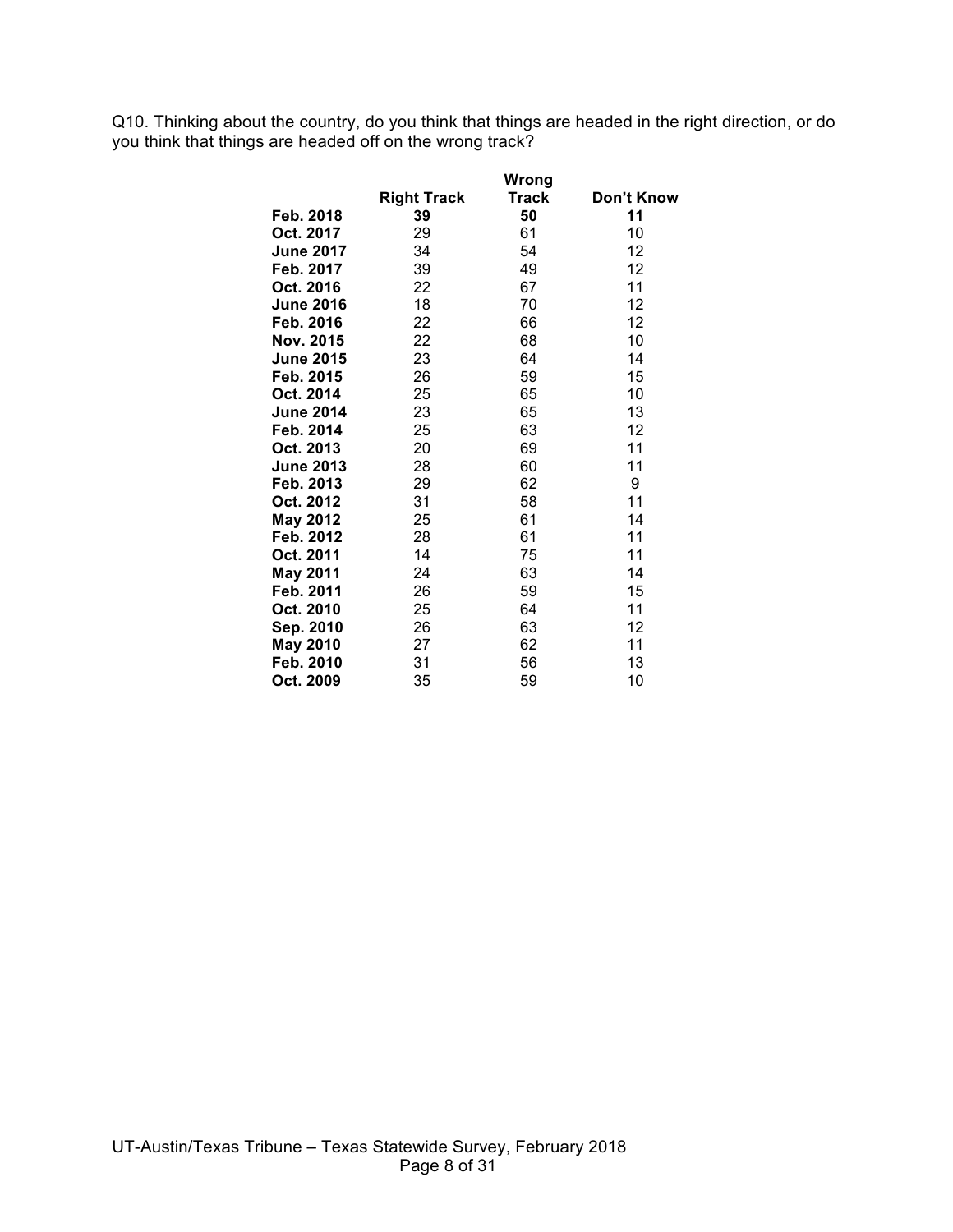Q11. Compared to a year ago, would you say that the national economy is a lot better off, somewhat better off, about the same, somewhat worse off, or a lot worse off?

|                  | A lot better | <b>Somewhat</b> | <b>About the</b> | Somewhat  | A lot worse |                |
|------------------|--------------|-----------------|------------------|-----------|-------------|----------------|
|                  | off          | better off      | same             | worse off | off         | Don't Know     |
| Feb. 2018        | 25           | 28              | 26               | 13        | 6           | 2              |
| Oct. 2017        | 18           | 25              | 33               | 16        | 6           | 3              |
| <b>June 2017</b> | 14           | 28              | 30               | 18        |             | 3              |
| Feb. 2017        | 12           | 28              | 36               | 11        | 9           | 4              |
| Oct. 2016        | 8            | 20              | 29               | 25        | 15          | 4              |
| <b>June 2016</b> | 6            | 20              | 29               | 23        | 17          | 5              |
| Feb. 2016        | 8            | 22              | 27               | 25        | 15          | 3              |
| Nov. 2015        | 7            | 25              | 28               | 23        | 14          | 3              |
| <b>June 2015</b> | 7            | 24              | 33               | 21        | 13          | 3              |
| Feb. 2015        | 11           | 25              | 33               | 18        | 11          | 3              |
| Oct. 2014        | 6            | 25              | 30               | 23        | 14          | $\overline{c}$ |
| <b>June 2014</b> | 7            | 24              | 26               | 25        | 16          | $\overline{c}$ |
| Feb. 2014        | 5            | 24              | 28               | 23        | 17          | $\overline{2}$ |
| Oct. 2013        | 5            | 20              | 25               | 25        | 24          | 1              |
| <b>June 2013</b> |              | 28              | 31               | 18        | 15          |                |
| Oct. 2012        |              | 25              | 25               | 19        | 23          |                |
| <b>May 2012</b>  | 4            | 24              | 29               | 20        | 19          | 4              |
| Feb. 2012        | 4            | 25              | 30               | 19        | 20          | 2              |
| Oct. 2011        | 2            | 12              | 25               | 28        | 31          | $\frac{2}{3}$  |
| <b>May 2011</b>  | 2            | 20              | 26               | 24        | 25          |                |
| Feb. 2011        | 3            | 24              | 30               | 24        | 17          | $\frac{2}{3}$  |
| Oct. 2010        | 3            | 19              | 20               | 23        | 33          |                |
| Sep. 2010        | 3            | 20              | 21               | 20        | 34          | $\overline{2}$ |
| May 2010         | 5            | 23              | 24               | 15        | 32          | 1              |
| Feb. 2010        | 3            | 25              | 19               | 23        | 29          |                |
| Oct. 2009        | 5            | 19              | 16               | 23        | 36          | 1              |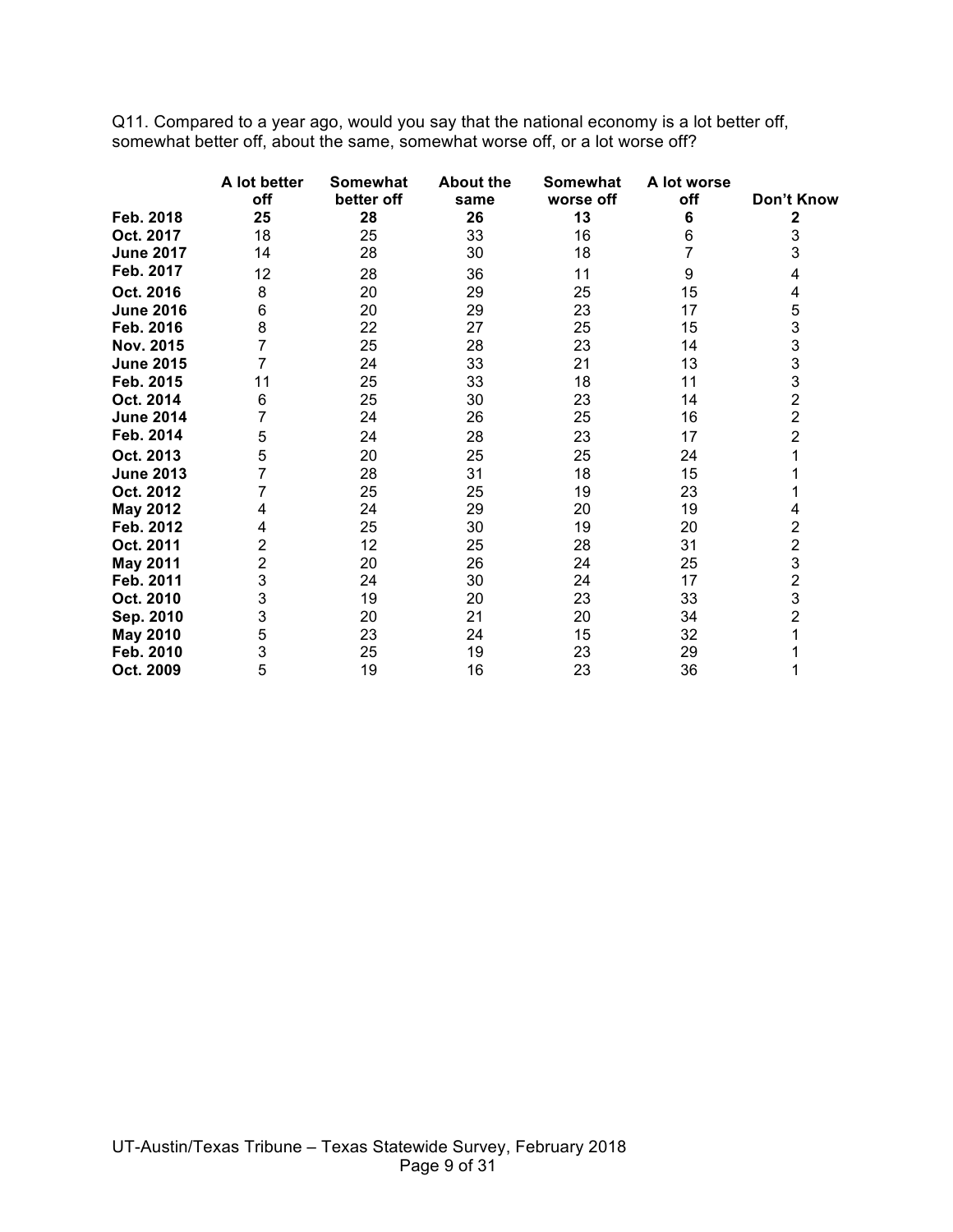Q12. Thinking about the State of Texas, do you think that things are headed in the right direction, or do you think that things are headed off on the wrong track?

|                  |                    | Wrong |            |
|------------------|--------------------|-------|------------|
|                  | <b>Right Track</b> | Track | Don't Know |
| Feb. 2018        | 48                 | 36    | 15         |
| Oct 2017         | 43                 | 40    | 16         |
| <b>June 2017</b> | 43                 | 40    | 17         |
| Feb. 2017        | 46                 | 36    | 18         |
| Oct. 2016        | 42                 | 40    | 17         |
| <b>June 2016</b> | 41                 | 38    | 22         |
| Feb. 2016        | 42                 | 37    | 21         |
| Nov. 2015        | 45                 | 36    | 19         |
| <b>June 2015</b> | 50                 | 32    | 18         |
| Feb. 2015        | 50                 | 30    | 20         |
| Oct. 2014        | 48                 | 35    | 18         |
| <b>June 2014</b> | 49                 | 33    | 17         |
| Feb. 2014        | 45                 | 35    | 20         |
| Oct. 2013        | 42                 | 39    | 19         |
| <b>June 2013</b> | 50                 | 32    | 18         |
| Feb. 2013        | 45                 | 39    | 16         |
| Oct. 2012        | 43                 | 34    | 23         |
| <b>May 2012</b>  | 38                 | 42    | 21         |
| Feb. 2012        | 43                 | 38    | 19         |
| Oct. 2011        | 39                 | 43    | 18         |
| <b>May 2011</b>  | 36                 | 48    | 16         |
| Feb. 2011        | 41                 | 41    | 18         |
| Oct. 2010        | 45                 | 37    | 18         |
| Sep. 2010        | 43                 | 38    | 18         |
| <b>May 2010</b>  | 45                 | 38    | 17         |
| Feb. 2010        | 43                 | 37    | 20         |
| Oct. 2009        | 38                 | 39    | 23         |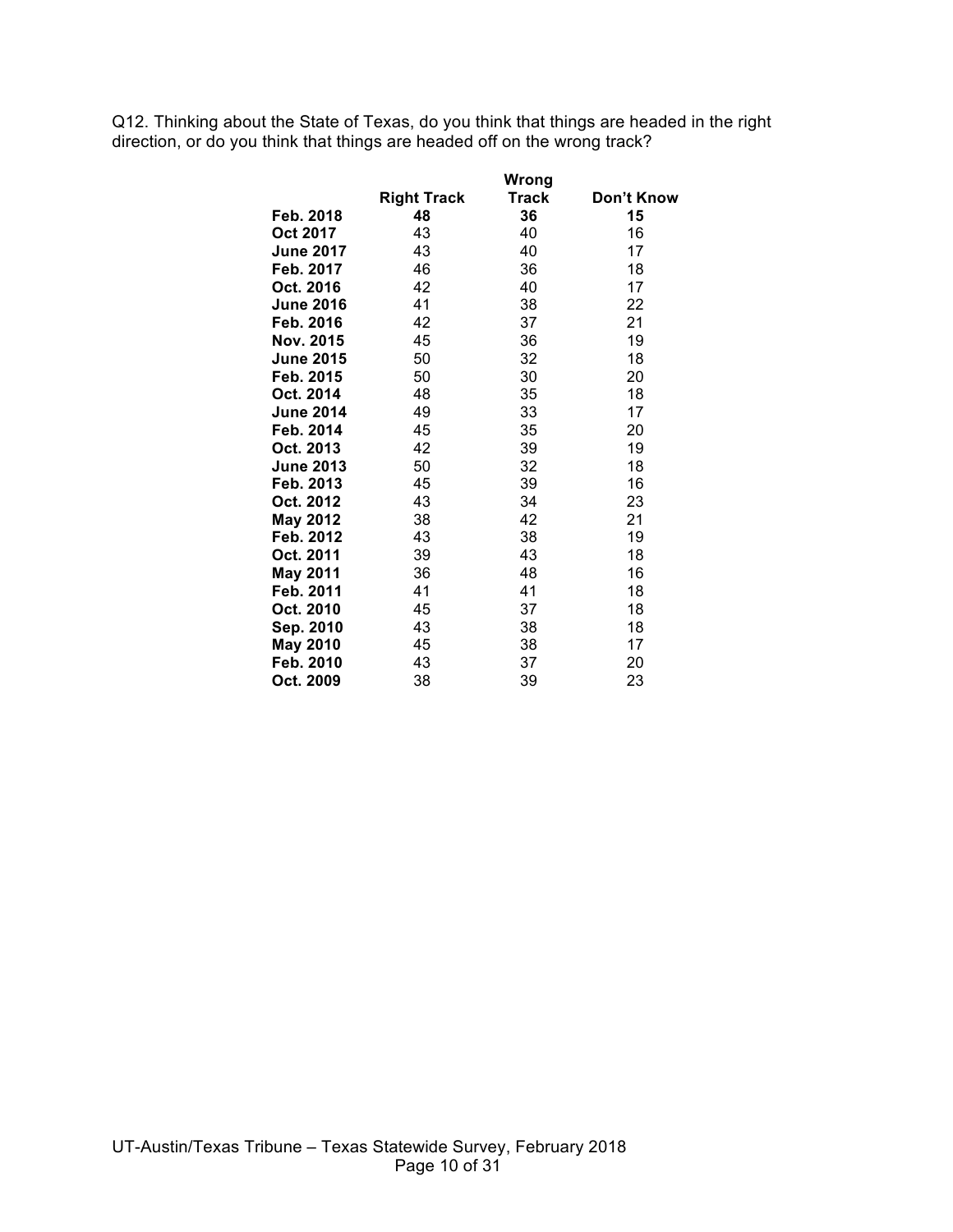Q13. Compared to a year ago, would you say that you and your family are economically a lot better off, somewhat better off, about the same, somewhat worse off, or a lot worse off?

|                  | A lot better | <b>Somewhat</b> | <b>About the</b> | Somewhat  | A lot worse |                |
|------------------|--------------|-----------------|------------------|-----------|-------------|----------------|
|                  | off          | better off      | same             | worse off | off         | Don't Know     |
| Feb. 2018        | 11           | 27              | 42               | 13        | 5           |                |
| Oct. 2017        | 9            | 22              | 47               | 16        | 5           |                |
| <b>June 2017</b> | 5            | 20              | 52               | 15        | 5           |                |
| Feb. 2017        | 6            | 21              | 50               | 16        | 7           |                |
| Oct. 2016        | 5            | 22              | 44               | 19        | 8           | 2              |
| <b>June 2016</b> | 5            | 18              | 44               | 20        | 9           | 3              |
| Feb. 2016        | 5            | 20              | 45               | 19        | 9           | 2              |
| Nov. 2015        | 5            | 18              | 45               | 23        |             |                |
| <b>June 2015</b> | 5            | 21              | 48               | 17        |             | $\overline{2}$ |
| Feb. 2015        | 6            | 21              | 44               | 21        |             | 2              |
| Oct. 2014        | 5            | 22              | 42               | 23        |             |                |
| <b>June 2014</b> | 6            | 21              | 42               | 21        | 8           | 2              |
| Feb. 2014        | 5            | 20              | 43               | 22        | 9           |                |
| Oct. 2013        | 5            | 17              | 41               | 23        | 12          | 2              |
| <b>June 2013</b> | 6            | 19              | 44               | 23        | 7           |                |
| Oct. 2012        | 6            | 17              | 43               | 23        | 11          |                |
| <b>May 2012</b>  | 4            | 15              | 48               | 19        | 13          | 2              |
| Feb. 2012        | 4            | 16              | 45               | 23        | 11          |                |
| Oct. 2011        | 3            | 13              | 40               | 28        | 15          |                |
| <b>May 2011</b>  | 2            | 16              | 40               | 25        | 16          | 2              |
| Feb. 2011        | 3            | 17              | 45               | 24        | 11          |                |
| Oct. 2010        | 3            | 16              | 38               | 27        | 14          | 2              |
| Sep. 2010        | 3            | 17              | 39               | 26        | 14          |                |
| <b>May 2010</b>  | 4            | 16              | 42               | 25        | 13          |                |
| Feb. 2010        | 3            | 14              | 41               | 29        | 12          | 2              |
| Oct. 2009        | 3            | 14              | 39               | 27        | 16          | 1              |

Q14. Compared to a year ago, would you say that the Texas economy is a lot better off, somewhat better off, about the same, somewhat worse off, or a lot worse off?

|                  | A lot better<br>off | <b>Somewhat</b><br>better off | <b>About the</b><br>same | Somewhat<br>worse off | A lot worse<br>off | Don't<br>Know/No<br>Opinion |
|------------------|---------------------|-------------------------------|--------------------------|-----------------------|--------------------|-----------------------------|
| Feb. 2018        | 13                  | 30                            | 38                       | 13                    |                    |                             |
| <b>Oct 2017</b>  |                     | 27                            | 41                       | 16                    |                    |                             |
| <b>June 2017</b> |                     | 28                            | 39                       |                       |                    |                             |
| Feb. 2017        |                     | 22                            | 49                       |                       |                    |                             |
| Oct. 2016        |                     | 22                            | 45                       | 19                    |                    |                             |
| <b>June 2016</b> |                     | 22                            | 41                       | 19                    |                    |                             |
| Feb. 2016        |                     | 22                            | 41                       | 23                    |                    |                             |
| Nov. 2015        |                     | 25                            | 41                       | 20                    |                    |                             |
| <b>June 2015</b> |                     | 28                            | 44                       | 14                    |                    |                             |
| Feb. 2015        |                     | 26                            | 47                       | 14                    |                    |                             |
| Oct. 2014        |                     | 32                            | 40                       | 12                    |                    |                             |
| Oct. 2012        |                     | 21                            | 51                       | 16                    |                    |                             |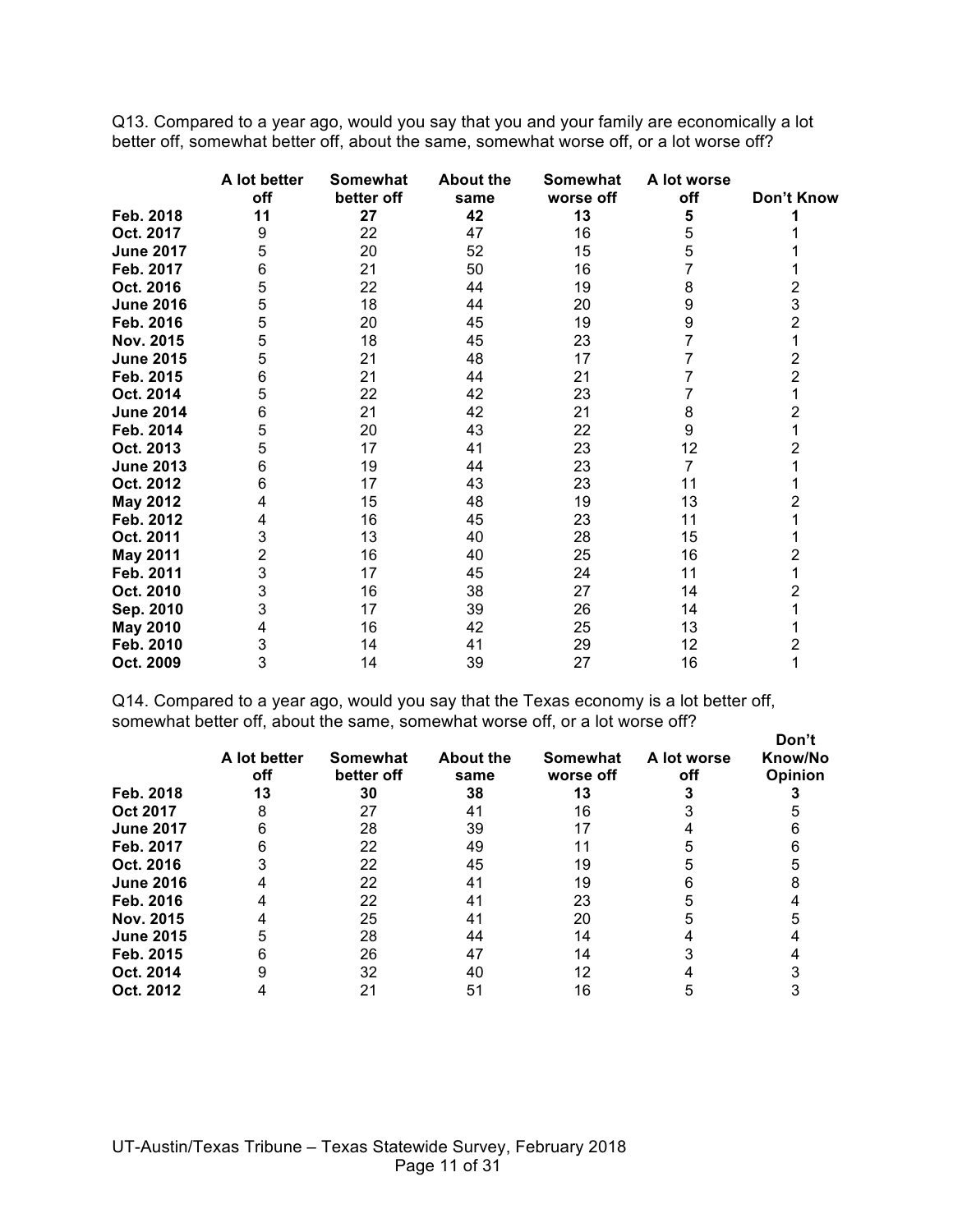Q15. Every ten years states redraw the boundaries of congressional and legislative districts based on new Census figures in a process called redistricting. Currently the state legislature and governor are primarily responsible for redistricting. Would you favor or oppose taking redistricting authority from the legislature and governor, giving it instead to an independent, appointed commission?

| 1. Favor                 | 44% |
|--------------------------|-----|
| 2. Oppose                | -27 |
| 3. Don't know/no opinion | .31 |

*For Q17 – Q25, respondents were first asked the questions below. If they initially answered that they didn't know, they were then asked a follow-up question: "If you had to make a choice, who would you choose?" Responses to the follow-up questions were folded into the results found below. Republican and Democratic Primary voters were defined as respondents with a verified history of voting in a primary election in any of the 2016, 2014, or 2012 Democratic or Republican primaries, and who then indicated that if the 2018 primary were held today, that they would vote in the Republican or Democratic Primary.*

Q17. If the 2018 Republican primary election for governor were held today, which of the following candidates would you vote for, or haven't you thought about it enough to have an opinion?

*In the initial question, 16% said that they hadn't thought enough about the race to have an opinion.*

*(n = 612, MOE is +/- 3.96%, MOE is +/- 5.33% if adjusted for weighting)*

| 1. Greg Abbott     | 95% |
|--------------------|-----|
| 2. Barbara Krueger |     |
| 3. SECEDE Kilgore  |     |

Q18. If the 2018 Democratic primary election for governor were held today, which of the following candidates would you vote for, or haven't you thought about it enough to have an opinion?

*In the initial question, 66% said that they hadn't thought enough about the race to have an opinion.*

*(n = 453, MOE is +/- 4.60%, MOE is +/- 7.36% if adjusted for weighting)*

| 1. Lupe Valdez       | 43% |
|----------------------|-----|
| 2. Andrew White      | 24  |
| 3. Grady Yarbrough   | 7   |
| 4. Tom Wakely        | 7   |
| 5. Adrian Ocegueda   | 5   |
| 6. Jeffrey Payne     | 5   |
| 7. Cedric Davis, Sr. | 4   |
| 8. Joe Mumbach       | 3   |
| 9. James Jolly Clark | 1   |
|                      |     |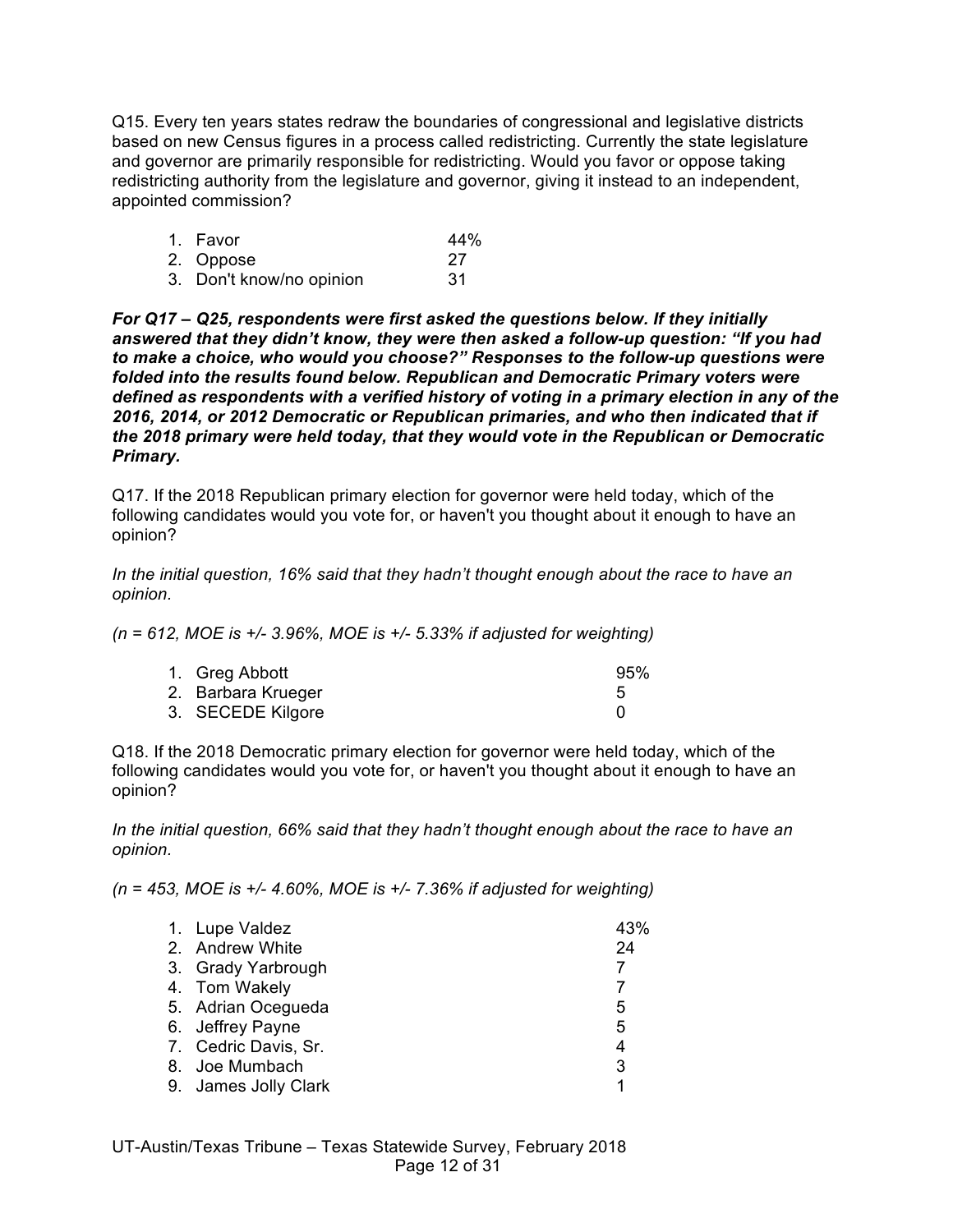Q19. If the 2018 Republican primary election for senator were held today, which of the following candidates would you vote for, or haven't you thought about it enough to have an opinion?

*In the initial question, 15% said that they hadn't thought enough about the race to have an opinion.*

*(n = 612, MOE is +/- 3.96%, MOE is +/- 5.33% if adjusted for weighting)*

| 1. Ted Cruz            | 91% |
|------------------------|-----|
| 2. Bruce Jacobson, Jr. | ્વ  |
| 3. Mary Miller         | 3   |
| 4. Geraldine Sam       |     |
| 5. Stefano de Stefano  |     |

Q20. If the 2018 Democratic primary election for senator were held today, which of the following candidates would you vote for, or haven't you thought about it enough to have an opinion?

*In the initial question, 33% said that they hadn't thought enough about the race to have an opinion.*

*(n = 453, MOE is +/- 4.60%, MOE is +/- 7.36% if adjusted for weighting)*

| 1. Beto O'Rourke    | 73% |
|---------------------|-----|
| 2. Sema Hernandez   | 19  |
| 3. Edward Kimbrough |     |

Q21. If the 2018 Republican primary election for lieutenant governor were held today, which of the following candidates would you vote for, or haven't you thought about it enough to have an opinion?

*In the initial question, 19% said that they hadn't thought enough about the race to have an opinion.*

*(n = 612, MOE is +/- 3.96%, MOE is +/- 5.33% if adjusted for weighting)*

| 1. Dan Patrick  | 88% |
|-----------------|-----|
| 2. Scott Milder |     |

Q22. If the 2018 Democratic primary election for lieutenant governor were held today, which of the following candidates would you vote for, or haven't you thought about it enough to have an opinion?

*In the initial question, 64% said that they hadn't thought enough about the race to have an opinion.*

*(n = 453, MOE is +/- 4.60%, MOE is +/- 7.36% if adjusted for weighting)*

| 1. Mike Collier   | 55  |
|-------------------|-----|
| 2. Michael Cooper | 45% |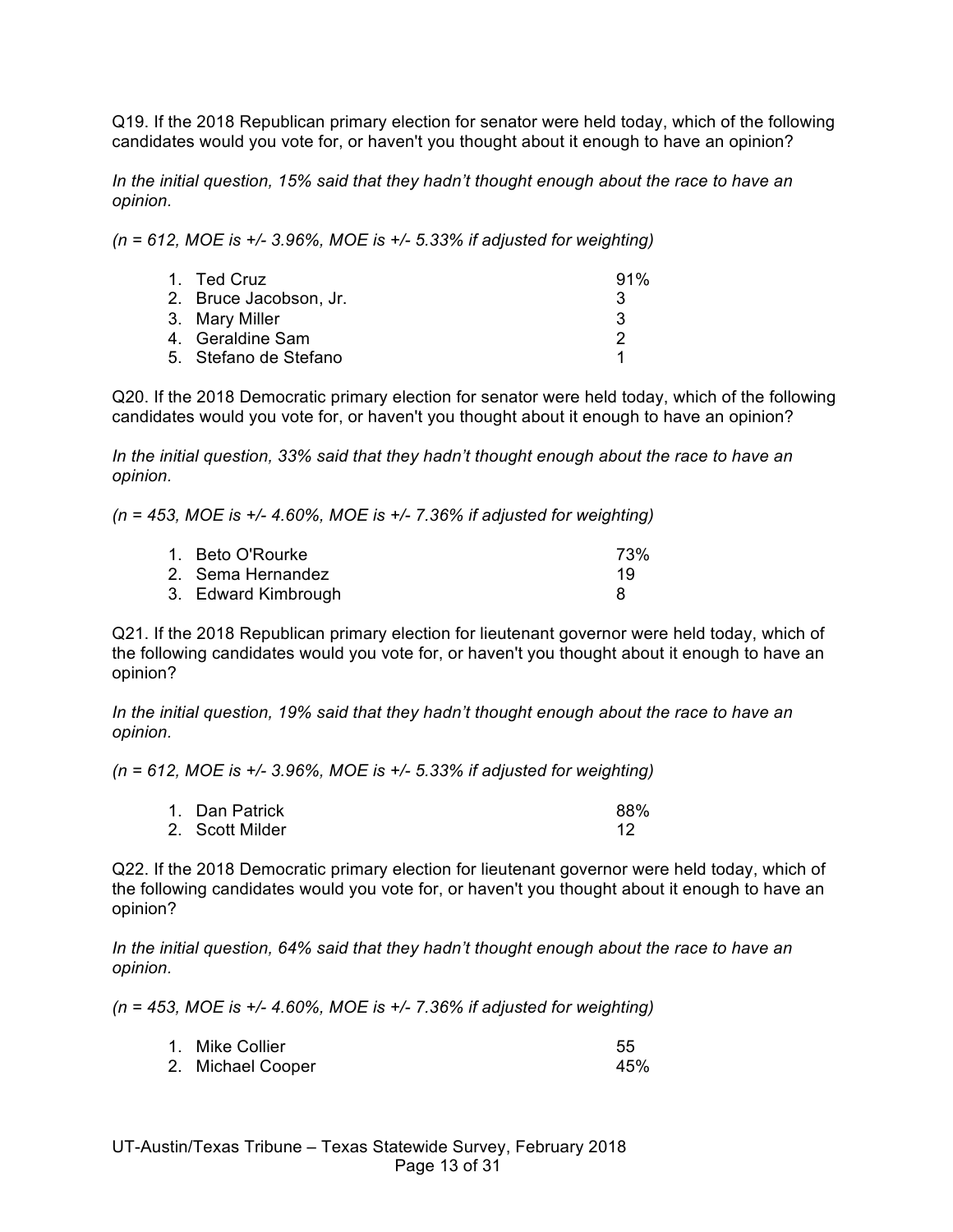Q23. If the 2018 Republican primary election for land commissioner were held today, which of the following candidates would you vote for, or haven't you thought about it enough to have an opinion?

*In the initial question, 44% said that they hadn't thought enough about the race to have an opinion.*

*(n = 612, MOE is +/- 3.96%, MOE is +/- 5.33% if adjusted for weighting)*

| 1. George P. Bush  | 57% |
|--------------------|-----|
| 2. Jerry Patterson | -31 |
| 3. Davey Edwards   | 6   |
| 4. Rick Range      |     |

Q24. If the 2018 Democratic primary election for land commissioner were held today, which of the following candidates would you vote for, or haven't you thought about it enough to have an opinion?

*In the initial question, 56% said that they hadn't thought enough about the race to have an opinion.*

*(n = 453, MOE is +/- 4.60%, MOE is +/- 7.36% if adjusted for weighting)*

| 1. Miguel Suazo | 68% |
|-----------------|-----|
| 2. Tex Morgan   |     |

Q25. If the 2018 Republican primary election for commissioner of agriculture were held today, which of the following candidates would you vote for, or haven't you thought about it enough to have an opinion?

*In the initial question, 60% said that they hadn't thought enough about the race to have an opinion.*

*(n = 612, MOE is +/- 3.96%, MOE is +/- 5.33% if adjusted for weighting)*

| 1. Sid Miller   | 54% |
|-----------------|-----|
| 2. Trey Blocker | 26  |
| 3. Jim Hogan    |     |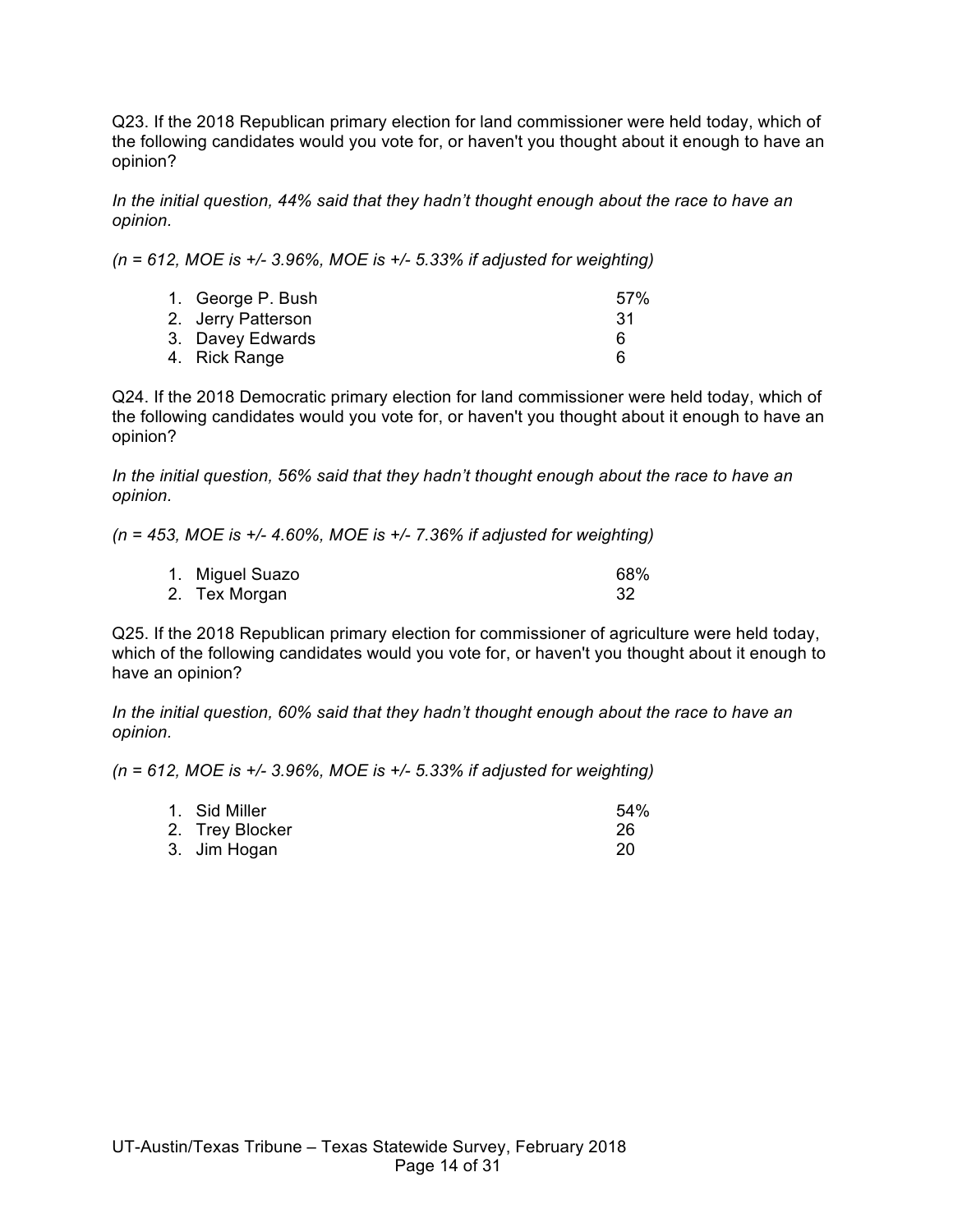Q26A. If the 2018 election for the Representative in the United States House of Representatives in your district were held today, which of the following candidates would you vote for, or haven't you thought about it enough to have an opinion?

| 1. Democratic candidate | 40% |
|-------------------------|-----|
| 2. Republican candidate |     |

3. Haven't thought enough about it to have an opinion 17

Q26B. If the 2018 election for the Texas Legislature in your district were held today, which of the following candidates would you vote for, or haven't you thought about it enough to have an opinion?

| 1. Democratic candidate | 40% |
|-------------------------|-----|
| 2. Republican candidate | 43  |

3. Haven't thought enough about it to have an opinion 16

Q27A. Suppose the Tea Party movement organized itself as a political party. When thinking about the next election for Congress, would you vote for or against the Tea Party candidate from your district?

| 1. Republican candidate | 26% |
|-------------------------|-----|
| 2. Democratic candidate | 40  |

- 3. Tea Party candidate 14<br>4. Don't know 121
- 4. Don't know

Q27B. Do you think the Tea Party movement has too much influence, too little influence, or the right amount of influence in the Republican Party?

- 1. Too much influence 32%
- 2. Too little influence 24
- 3. The right amount of influence 18
- 4. Don't know 26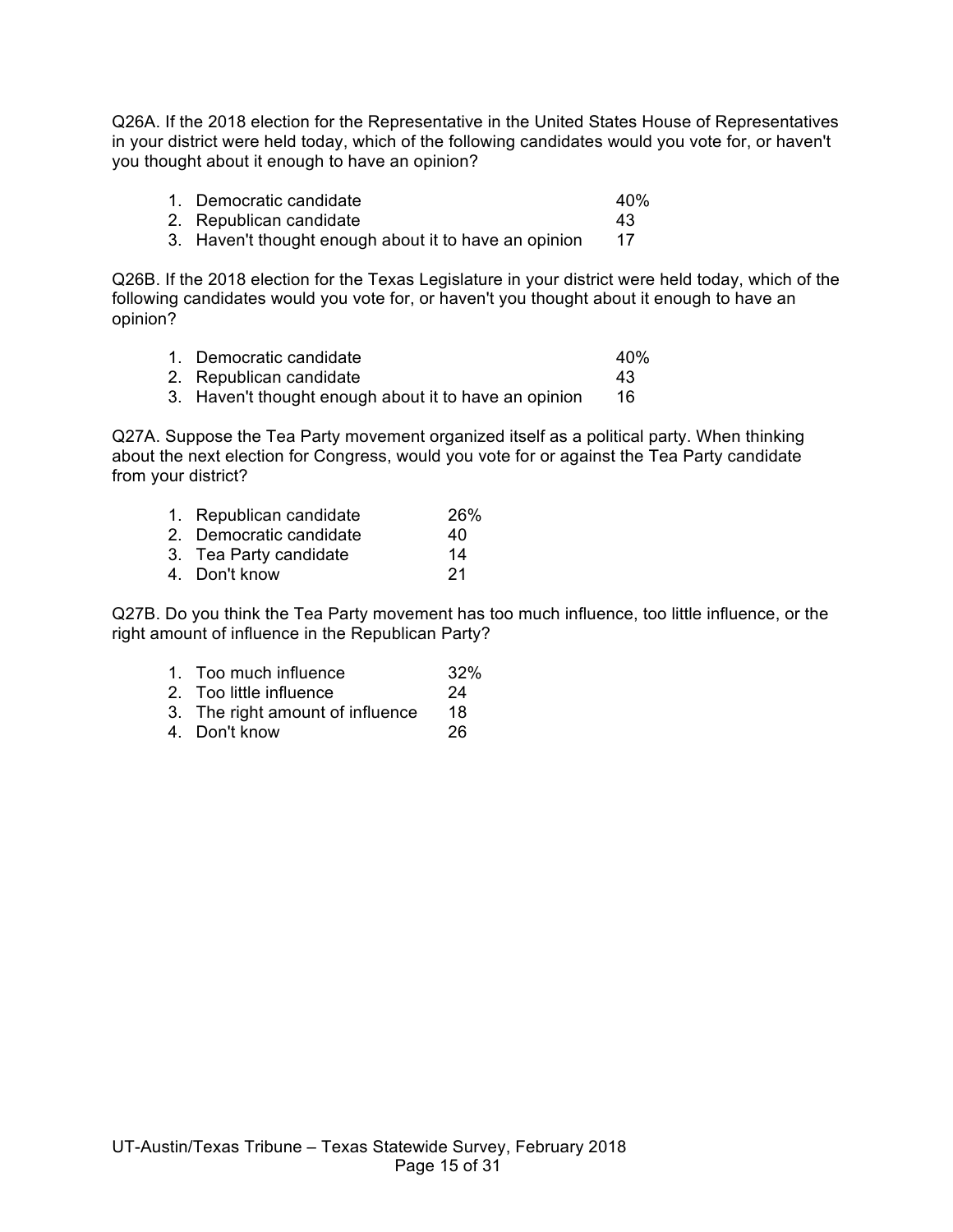# **Political Figures and Elections**

Q28. Please tell us whether you have a very favorable, somewhat favorable, neither favorable nor unfavorable, somewhat unfavorable, or very unfavorable opinion of Ted Cruz.

| 21%                                                                                                                                                              |
|------------------------------------------------------------------------------------------------------------------------------------------------------------------|
| 19                                                                                                                                                               |
| 12                                                                                                                                                               |
| 11                                                                                                                                                               |
| 31                                                                                                                                                               |
| 6                                                                                                                                                                |
| 1. Very favorable<br>2. Somewhat favorable<br>3. Neither favorable nor unfavorable<br>4. Somewhat unfavorable<br>5. Very unfavorable<br>6. Don't know/no opinion |

Q29. Please tell us whether you have a very favorable, somewhat favorable, neither favorable nor unfavorable, somewhat unfavorable, or very unfavorable opinion of Beto O'Rourke.

| 1. Very favorable                    | 17% |
|--------------------------------------|-----|
| 2. Somewhat favorable                | 12  |
| 3. Neither favorable nor unfavorable | 19  |
| 4. Somewhat unfavorable              |     |
| 5. Very unfavorable                  |     |
| 6. Don't know/no opinion             | 39  |

Q30. Please tell us whether you have a very favorable, somewhat favorable, neither favorable nor unfavorable, somewhat unfavorable, or very unfavorable opinion of the Republican Party.

|                  | Verv<br>Favorable | Somewhat<br>favorable | <b>Neither</b><br>favorable<br>nor<br><b>Unfavorable</b> | Somewhat<br>unfavorable | Verv<br>unfavorable | Don't<br>know/No<br>Opinion |
|------------------|-------------------|-----------------------|----------------------------------------------------------|-------------------------|---------------------|-----------------------------|
| Feb. 2018        | 9                 | 27                    |                                                          | 15                      | 33                  | 4                           |
| Oct. 2016        | 14                | 18                    | 12                                                       | 9                       | 42                  | 4                           |
| <b>June 2016</b> | 11                | 19                    | 12                                                       | 11                      | 39                  |                             |
| Feb. 2016        | 13                | 20                    | 14                                                       | 13                      | 35                  | 5                           |
| Nov. 2015        | 12                | 20                    | 12                                                       | 13                      | 39                  |                             |

Q31. Please tell us whether you have a very favorable, somewhat favorable, neither favorable nor unfavorable, somewhat unfavorable, or very unfavorable opinion of the Democratic Party.

|                  | Verv<br><b>Favorable</b> | Somewhat<br>favorable | <b>Neither</b><br>favorable<br>nor<br><b>Unfavorable</b> | Somewhat<br>unfavorable | Verv<br>unfavorable | Don't<br>know/No<br>Opinion |
|------------------|--------------------------|-----------------------|----------------------------------------------------------|-------------------------|---------------------|-----------------------------|
| Feb. 2018        | 13                       | 23                    | 11                                                       | 11                      | 36                  | 4                           |
| Oct. 2016        | 6                        | 18                    | 15                                                       | 24                      | 34                  | 4                           |
| <b>June 2016</b> |                          | 20                    | 14                                                       | 20                      | 31                  | 8                           |
| Feb. 2016        | 8                        | 20                    | 16                                                       | 22                      | 30                  | 5                           |
| Nov. 2015        | 8                        | 22                    | 17                                                       | 20                      | 29                  | 5                           |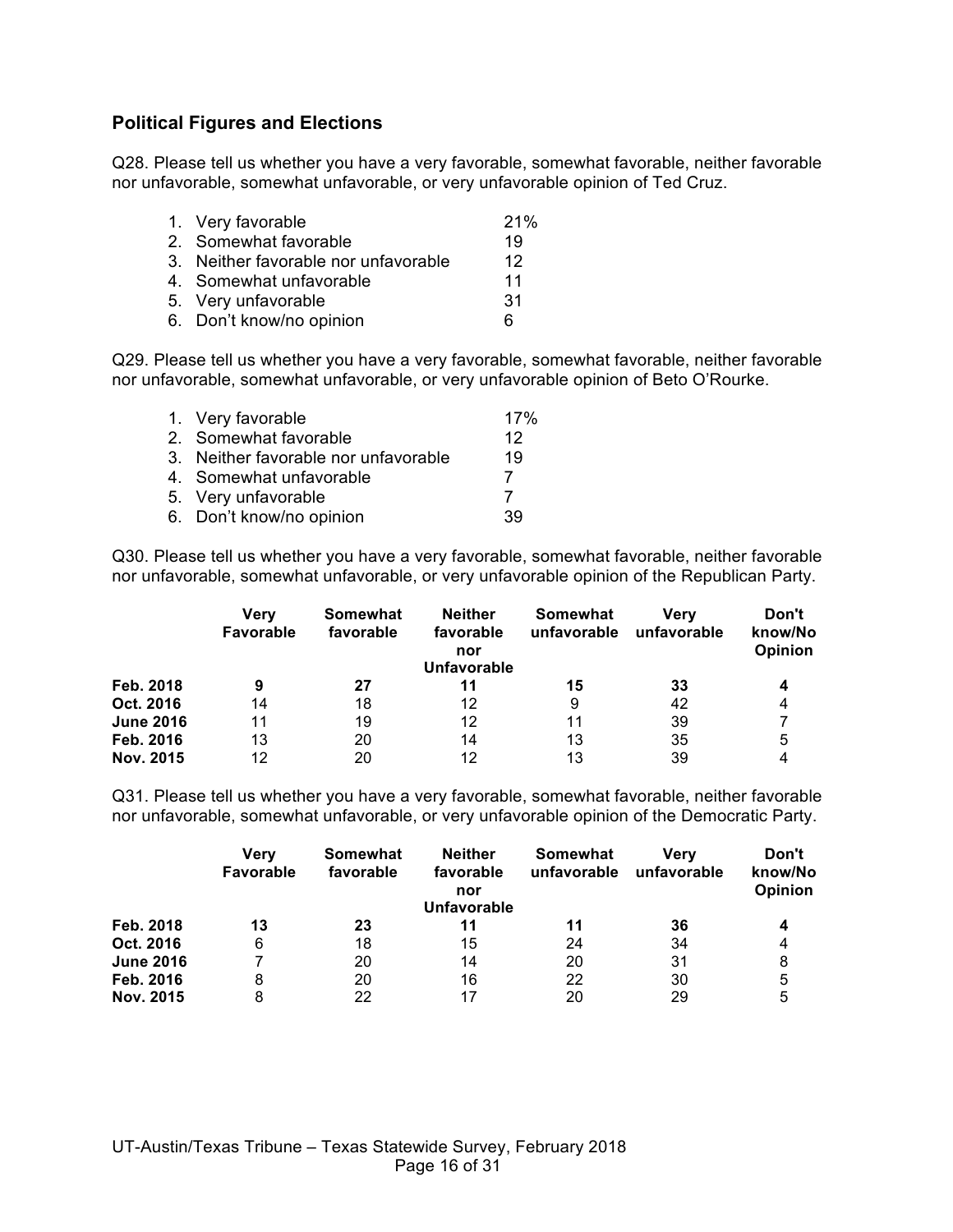Q32. Please tell us whether you have a very favorable, somewhat favorable, neither favorable nor unfavorable, somewhat unfavorable, or very unfavorable opinion of the FBI.

| 1. Very favorable                    | 17% |
|--------------------------------------|-----|
| 2. Somewhat favorable                | 25  |
| 3. Neither favorable nor unfavorable | 22  |
| 4. Somewhat unfavorable              | 18  |
| 5. Very unfavorable                  | 12  |
| 6. Don't know/no opinion             |     |

Q33. Please tell us whether you have a very favorable, somewhat favorable, neither favorable nor unfavorable, somewhat unfavorable, or very unfavorable opinion of the #MeToo movement.

| 1. Very favorable                    | 21% |
|--------------------------------------|-----|
| 2. Somewhat favorable                | 17  |
| 3. Neither favorable nor unfavorable | 19  |
| 4. Somewhat unfavorable              | 15  |
| 5. Very unfavorable                  | 15  |
| 6. Don't know/no opinion             | 13  |
|                                      |     |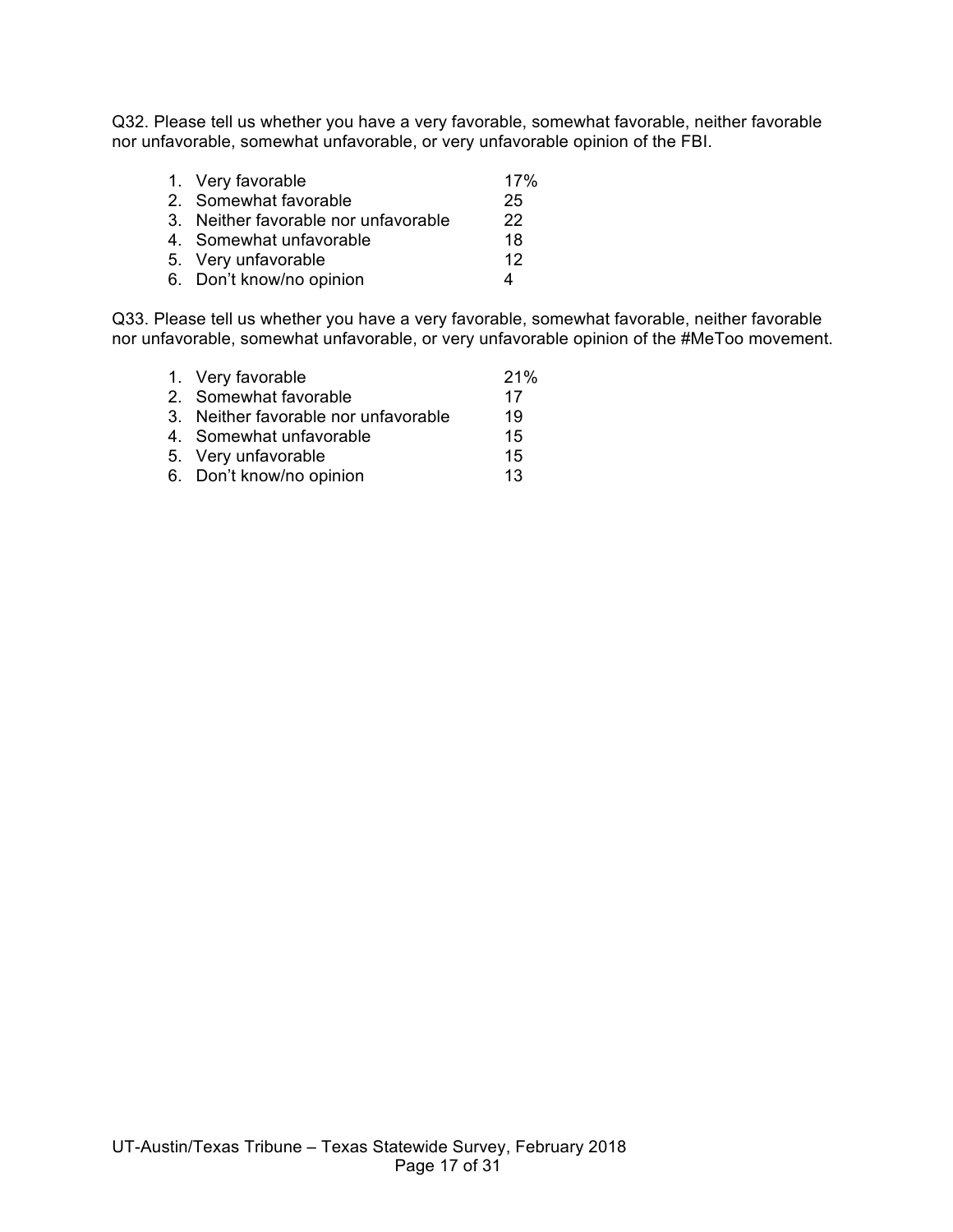Q34. Do you think Donald Trump…**[GRID WITH RESPONSE OPTIONS "Yes", "No", "Don't know"] [RANDOMIZE A-F]**

A. has the temperament to serve effectively as president?

|                                 | Yes        | <b>No</b> | <b>Don't Know</b> |
|---------------------------------|------------|-----------|-------------------|
| Feb. 2018                       | 40         | 54        | 6                 |
| Oct. 2017                       | 36         | 56        | 8                 |
| <b>June 2017</b>                | 38         | 53        | 9                 |
| Feb. 2017                       | 39         | 48        | 13                |
| Oct. 2016                       | 32         | 59        | 9                 |
| B. is honest and trustworthy?   |            |           |                   |
|                                 | <b>Yes</b> | <b>No</b> | <b>Don't Know</b> |
| Feb. 2018                       | 38         | 52        | 9                 |
| Oct. 2017                       | 38         | 53        | 9                 |
| <b>June 2017</b>                | 35         | 55        | 9                 |
| Feb. 2017                       | 38         | 50        | 12                |
| Oct. 2016                       | 32         | 60        | 8                 |
| C. is competent?                |            |           |                   |
|                                 | <b>Yes</b> | <b>No</b> | <b>Don't Know</b> |
| Feb. 2018                       | 48         | 46        | 6                 |
| Oct. 2017                       | 45         | 48        | $\overline{7}$    |
| <b>June 2017</b>                | 46         | 47        | $\overline{7}$    |
| D. cares about people like you? |            |           |                   |
|                                 | <b>Yes</b> | <b>No</b> | <b>Don't Know</b> |
| Feb. 2018                       | 40         | 53        | $\overline{7}$    |
| Oct. 2017                       | 40         | 51        | 9                 |
| E. is a strong leader?          |            |           |                   |
|                                 | <b>Yes</b> | <b>No</b> | <b>Don't Know</b> |
| Feb. 2018                       | 48         | 48        | 3                 |
| Oct. 2017                       | 47         | 49        | 4                 |
| F. is knowledgeable?            |            |           |                   |
|                                 | <b>Yes</b> | <b>No</b> | <b>Don't Know</b> |
| Feb. 2018                       | 48         | 46        | 5                 |
| Oct. 2017                       | 44         | 49        | 6                 |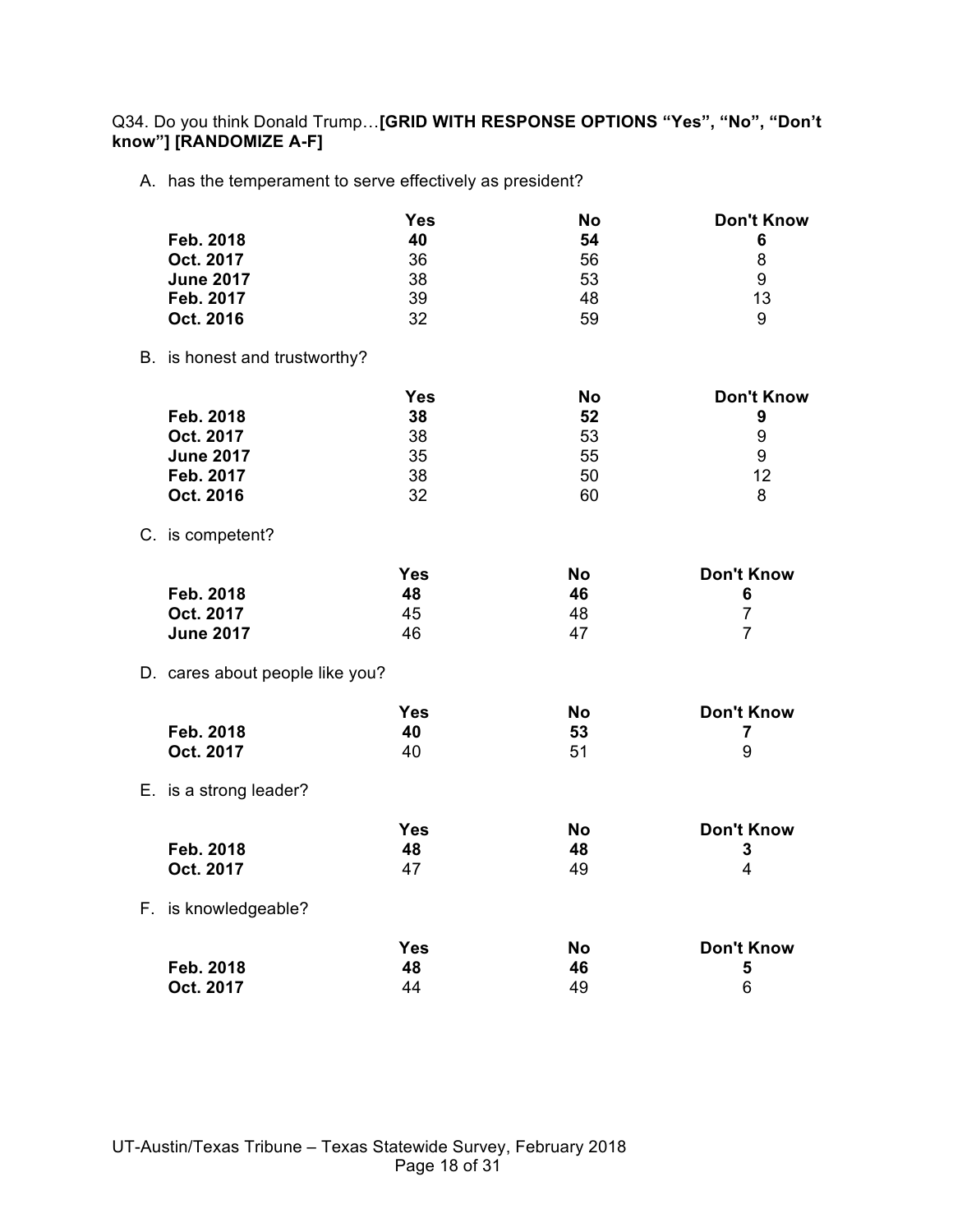Q35. How much have you heard about the investigations into Russian efforts to influence the U.S. presidential election in 2016?

| 1. A lot          | 57% |
|-------------------|-----|
| 2. Some           | 29  |
| 3. Not very much  | 12  |
| 4. Nothing at all | 2   |

Q36. Do you believe that the outcome of the 2016 presidential election was influenced by Russia?

| 1. Yes | 40% |
|--------|-----|
|        |     |

- 2. No 46
- 3. Don't know enough to say 13

Q37. Do you think there was coordination between the Trump campaign and Russia in the 2016 election?

| 1. Yes                      | 41  |
|-----------------------------|-----|
| 2. No                       | 44  |
| 3. Don't know enough to say | 16. |

Q38. Thinking about the investigations into Russian efforts to influence the U.S. presidential election in 2016, which comes closer to your point of view?

| 1. They're mostly efforts to investigate          | 43% |
|---------------------------------------------------|-----|
| potential foreign interference in a U.S. election |     |
| 2. They're mostly efforts to discredit            | 43  |
| Donald Trump's presidency                         |     |
| 3. Don't know/No opinion                          | 13  |

Q39. Do you approve or disapprove of how each of the following are responding to the effects of Hurricane Harvey in Texas? **[GRID WITH RESPONSE OPTIONS "Approve strongly", "Approve somewhat", "Neither approve nor disapprove", "Disapprove somewhat", "Disapprove strongly", "Don't know"]**

|                                               | <b>Approve</b><br>strongly | <b>Approve</b><br>somewhat | <b>Neither</b><br>approve nor<br>disapprove | <b>Disapprove</b><br>somewhat | <b>Disapprove</b><br>strongly | Don't Know |
|-----------------------------------------------|----------------------------|----------------------------|---------------------------------------------|-------------------------------|-------------------------------|------------|
| A. The Federal<br>Government                  | 17%                        | 31                         | 20                                          | 14                            |                               |            |
| <b>B. Texas State</b><br>Government           | 29%                        | 31                         | 17                                          | 10                            | 5                             | 8          |
| C. Local governments<br>in the affected areas | 27%                        | 34                         | 18                                          | 6                             | 5                             | 9          |
| D. The news media                             | 19%                        | 26                         | 23                                          | 13                            | 11                            | հ          |
| E. Insurance<br>companies                     | 7%                         | 19                         | 28                                          | 16                            | 13                            |            |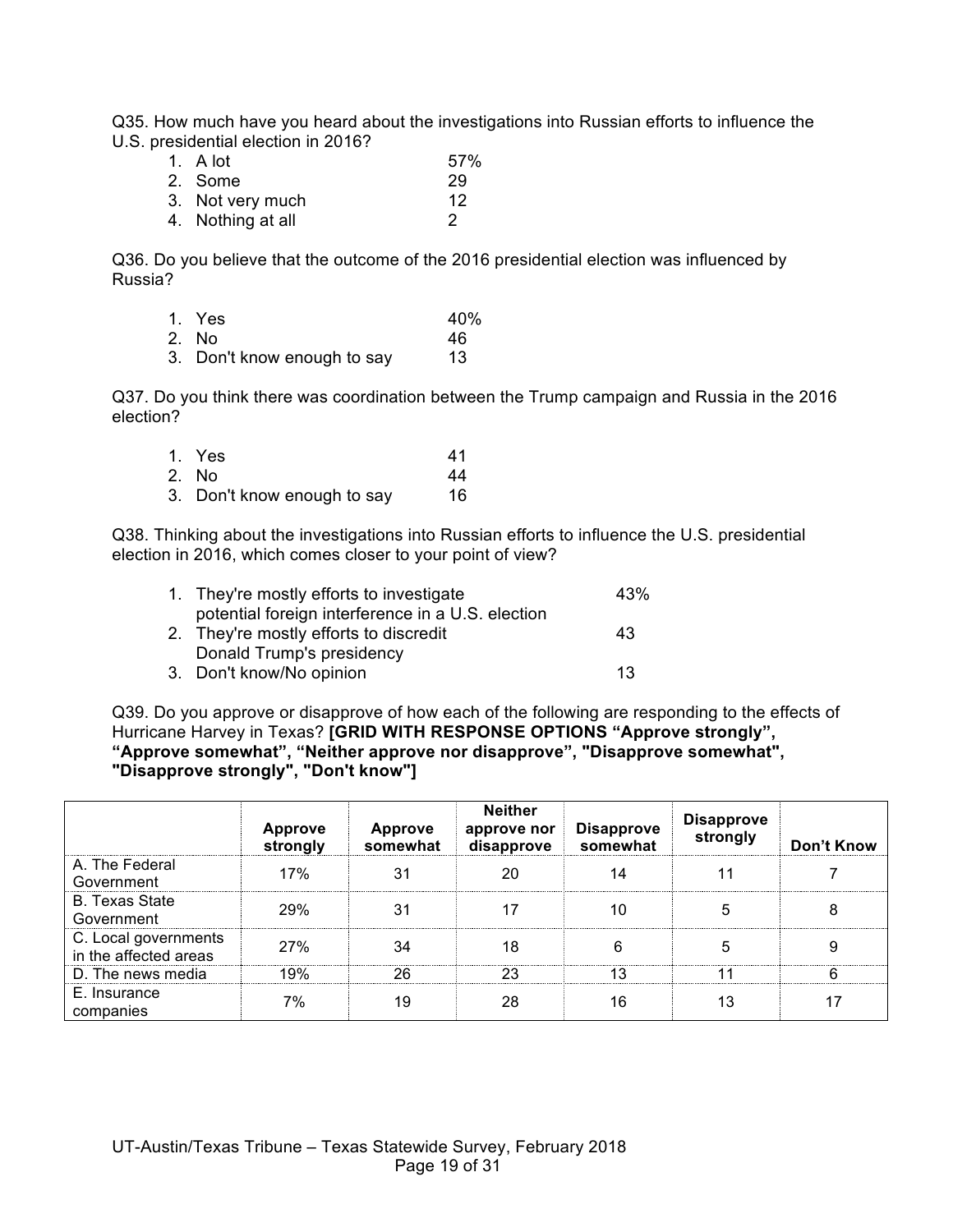#### **Policy Questions**

Q40. In your opinion, in the United States today, how much discrimination is there against… **[GRID WITH RESPONSE OPTIONS "A lot of discrimination", "Some", "Not very much", "None at all", "Don't know/no opinion"]**

|                             | A lot | Some | Not very<br>much | None at all | Don't<br>know/no<br>opinion |
|-----------------------------|-------|------|------------------|-------------|-----------------------------|
| A. Whites                   | 15%   | 24   | 28               |             |                             |
| <b>B. African Americans</b> | 35%   | 33   | ヮ・               |             |                             |
| C. Hispanics                | 29%   | 38   | 20               |             |                             |
| D. Asians                   | 9%    | 38   | 34               | 1 ว         |                             |
| E. Women                    | 19%   | 46   | 22               | 10          |                             |
| F. Men                      | 11%   |      | 32               | 32          |                             |
| G. Gays and lesbians        | 35%   | 33   | 10               |             |                             |
| H. Transgender<br>People    | 44%   | 30   | 13               |             |                             |
| I. Christians               | 23%   | 27   | 23               | つつ          |                             |
| J. Muslims                  | 44%   | 32   | 13               | n           |                             |

Q41. In your opinion, which of the following groups faces the MOST discrimination in the United States today? **[randomize]**

| 1. African Americans  | 21%            |
|-----------------------|----------------|
| 2. Muslims            | 19             |
| 3. Christians         | 15             |
| 4. Transgender people | 13             |
| 5. Whites             | 10             |
| 6. Hispanics          | 8              |
| 7. Men                | $\overline{4}$ |
| 8. Women              | $\mathbf{3}$   |
| 9. Asians             | 0              |
|                       |                |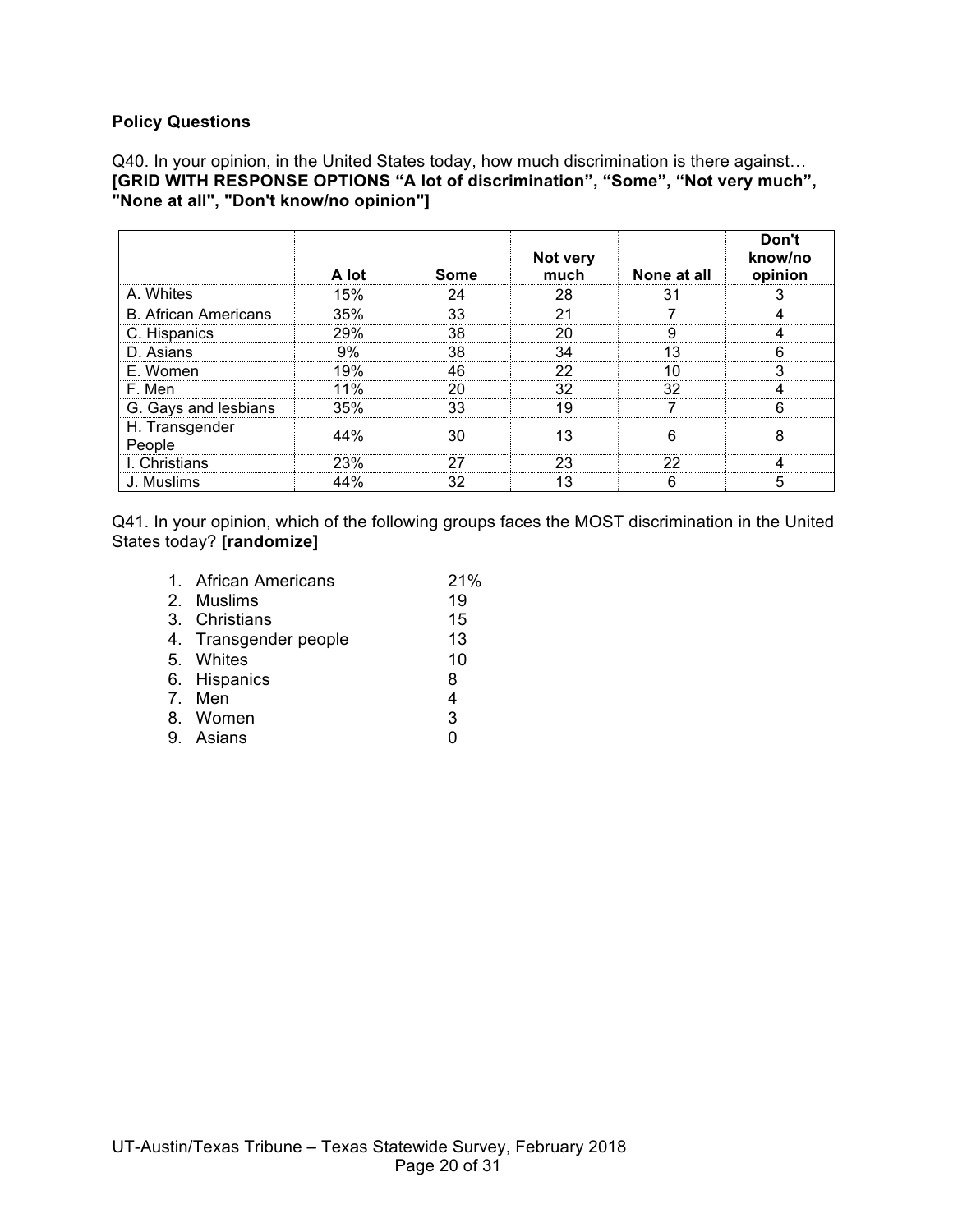Q42A. Do you agree or disagree with the following statement: *The recent attention paid to the sexual harassment and assault of women in America is helping to address the issue of gender inequality.*

| 1. Strongly agree        | <b>20%</b> |
|--------------------------|------------|
| 2. Somewhat agree        | 33         |
| 3. Somewhat disagree     | 20         |
| 4. Strongly disagree     | 16         |
| 5. Don't know/no opinion | 10         |

Q42B. Do you agree or disagree with the following statement: *The recent attention paid to the sexual harassment and assault of women in America leading to the unfair treatment of men.*

| 1. Strongly agree        | 15% |
|--------------------------|-----|
| 2. Somewhat agree        | 29  |
| 3. Somewhat disagree     | 21  |
| 4. Strongly disagree     | 26  |
| 5. Don't know/no opinion | g   |
|                          |     |

Q42C. Do you agree or disagree with the following statement: *The recent attention paid to the sexual harassment and assault of women in America going to improve the lives of most women.*

| 1. Strongly agree | 14% |
|-------------------|-----|
| 2. Somewhat agree | -38 |
|                   |     |

- 3. Somewhat disagree 22
- 4. Strongly disagree 14
- 5. Don't know/no opinion 12

Q43. Thinking about legal immigration, do you think the United States allows too many people to immigrate here from other countries, too few, or about the right amount?

- 1. Too many 42%
- 2. Too few 15
- 3. About the right amount 30
- 4. Don't know/No opinion 14

Q44. Do you agree or disagree with the following statement: *Newcomers from other countries enrich Texas with their hard work and values.*

| 1. Strongly agree                       | 26%            |
|-----------------------------------------|----------------|
| 2. Somewhat agree                       | 34             |
| 3. Somewhat disagree                    | 18             |
| 4. Strongly disagree                    | 12             |
| $\mathbf{F}$ . Dealtha surface existent | $\overline{a}$ |

5. Don't know/no opinion 10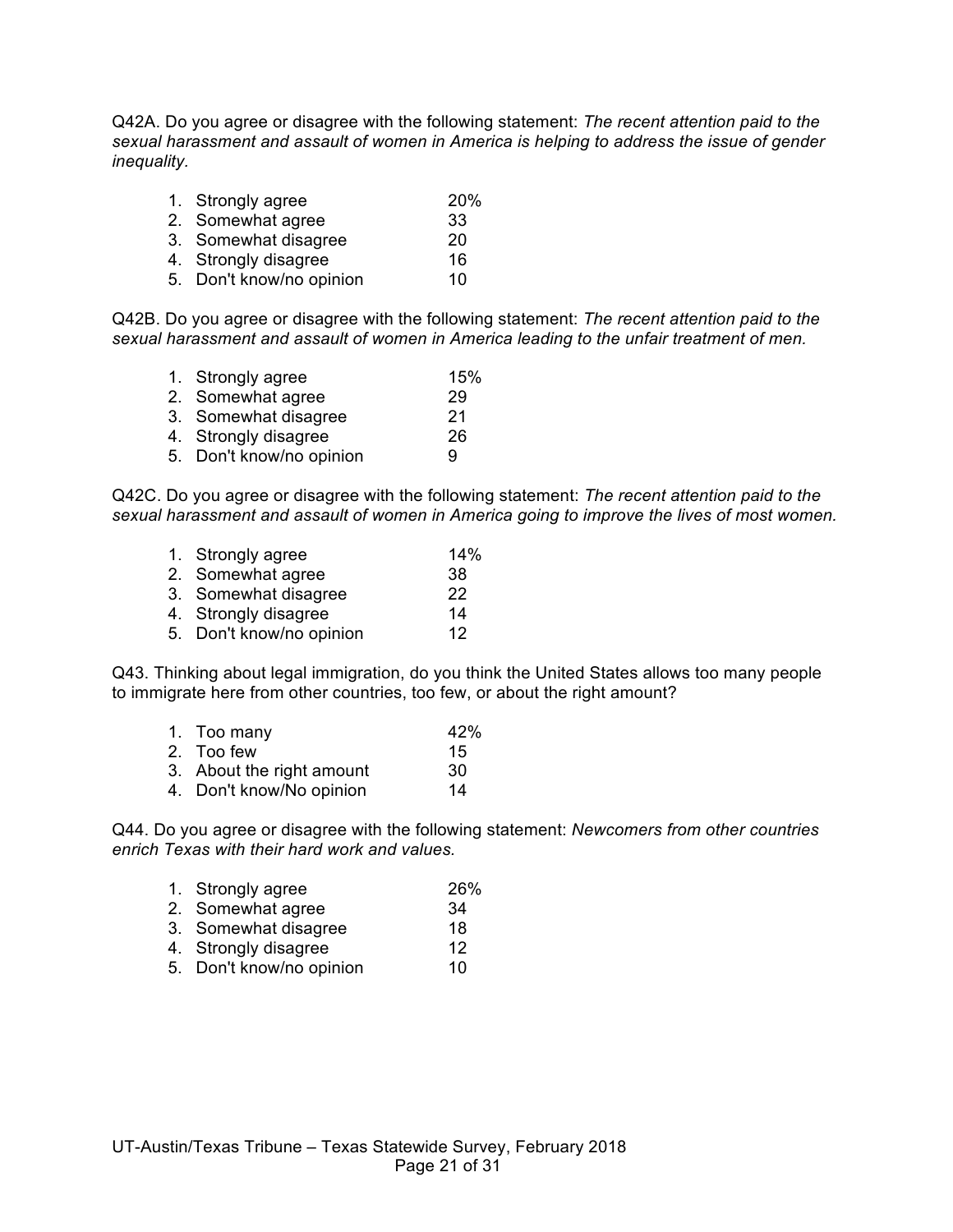Q45. Do you agree or disagree with the following statement: *Undocumented immigrants currently living in the United States should be deported immediately.*

- 1. Strongly agree 23%
- 2. Somewhat agree 22
- 3. Somewhat disagree 21
- 4. Strongly disagree 29
- 5. Don't know/no opinion 5

Q46. As you may know, a program begun in 2012 prevents the deportation of young people who were brought to the United States illegally as children, completed high school or military service, and have not been convicted of a serious crime. Do you think this program should be...

- 1. Continued 61%
- 2. Ended 29
- 3. Don't know/no opinion 10

Q47. Do you support or oppose building a wall along the border between the U.S. and Mexico?

- 1. Strongly support 33%
- 2. Somewhat support 12
- 3. Somewhat oppose 10
- 4. Strongly oppose 40<br>5. Don't know/No opinion 6
- 5. Don't know/No opinion 6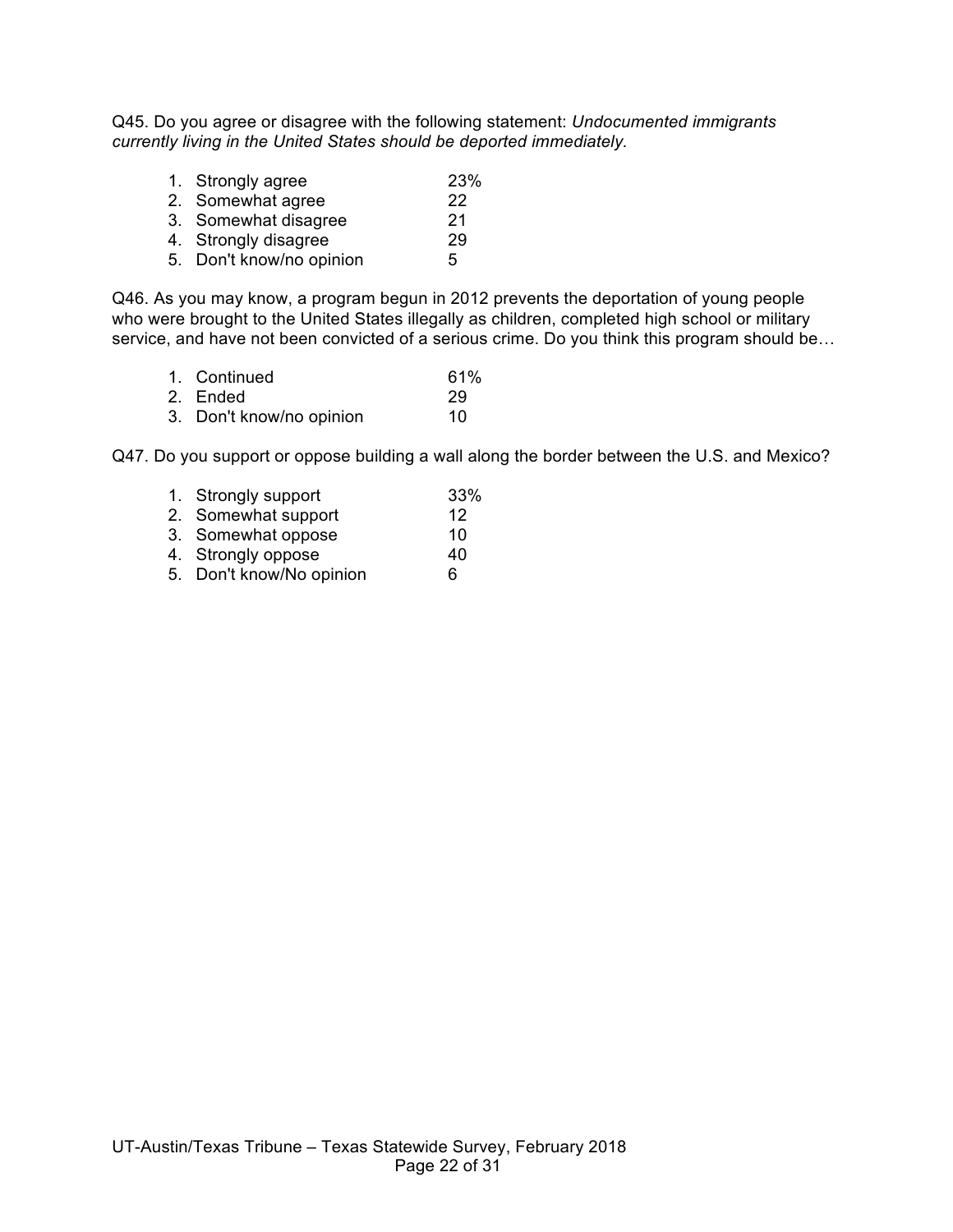## **Political Knowledge**

### **[Randomize INFO1-INFO4]**

INFO1. Which political party holds the majority in the U.S. House of Representatives? **[RANDOMIZE 1-2]**

| 1. Republican Party | 85% |
|---------------------|-----|
| 2. Democratic Party |     |
| 3. Neither          |     |
| 4. Don't know       |     |
|                     |     |

INFO2. What majority of both houses of the U.S. Congress is needed to override a presidential veto?

| 1. More than one-half      | 8% |
|----------------------------|----|
| 2. More than two-thirds    | 71 |
| 3. More than three-fourths | 8  |
| 4. Don't know              | 12 |

INFO3. Who won the popular vote in the 2016 Presidential Election? **[RANDOMIZE 1-2]**

| 1. Donald Trump    | 23% |
|--------------------|-----|
| 2. Hillary Clinton | 69  |
| 3. Neither         | 2   |
| 4. Don't know      | ิค  |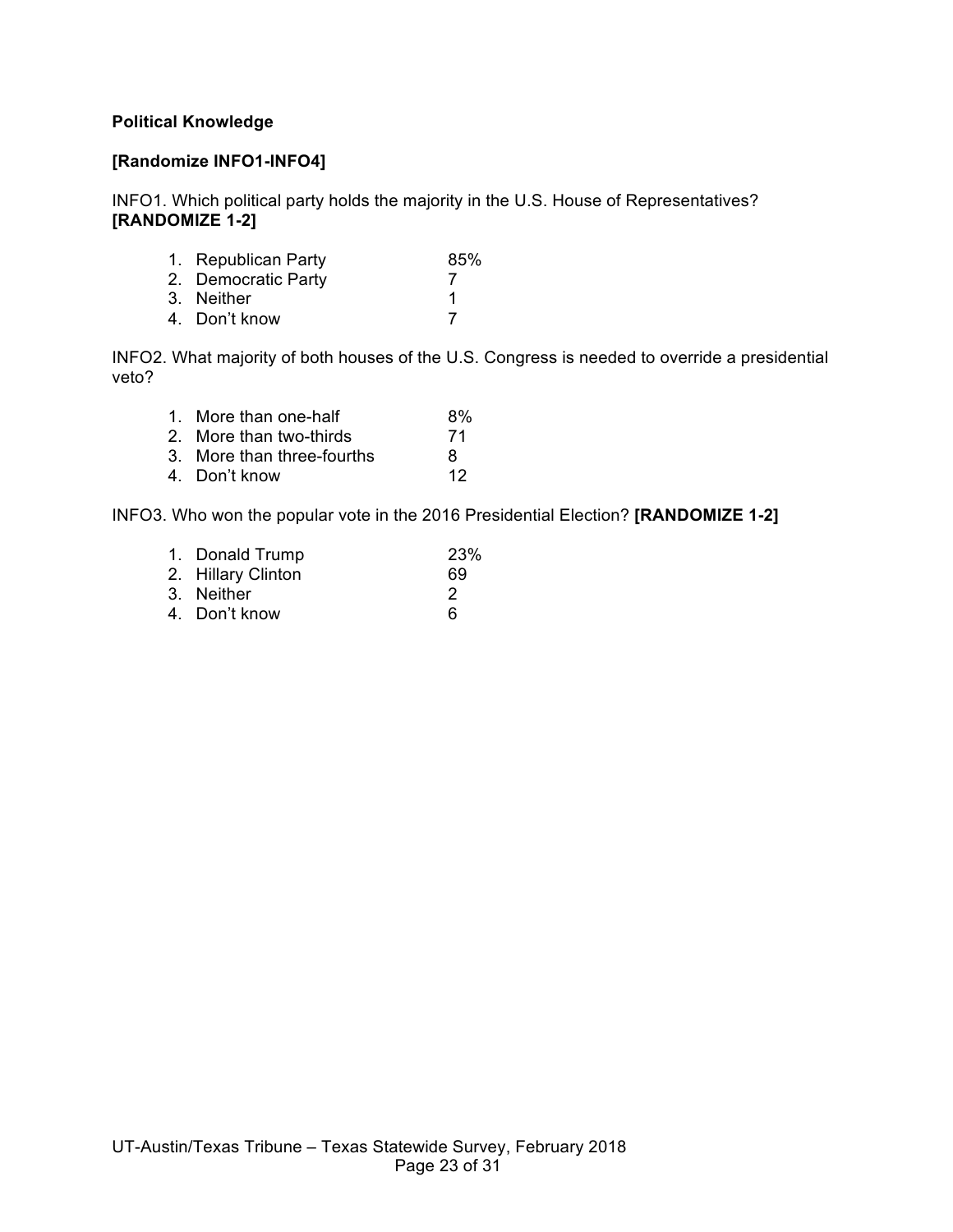### **Political Orientation**

We're almost done. Now we just have a few basic questions for statistical purposes.

LIBCON. On a scale from 1 to 7, where 1 is extremely liberal, 7 is extremely conservative, and 4 is exactly in the middle, where would you place yourself? **[Wording on scale: (1) "Extremely liberal," (4) "In the middle," (7) "Extremely conservative"]**

| 1. Extremely liberal      | 10% |
|---------------------------|-----|
| 2. Somewhat liberal       | 12  |
| 3. Lean liberal           | 6   |
| 4. In the middle          | 24  |
| 5. Lean conservative      | 11  |
| 6. Somewhat conservative  | 21  |
| 7. Extremely conservative | 15  |

PID3. Generally speaking, would you say that you usually think of yourself as a…

| 1. Democrat    | 44% |
|----------------|-----|
| 2. Independent | 10  |
| 3. Republican  | 46  |

PID7. (Uses the four PID3 follow-up questions)

| 1. Strong Democrat            | 22% |
|-------------------------------|-----|
| 2. Not very strong Democrat   | 11  |
| 3. Lean Democrat              | 12  |
| 4. Independent                | 10  |
| 5. Lean Republican            | 14  |
| 6. Not very strong Republican | 11  |
| 7. Strong Republican          | 21  |

REPCON. Overall, do you think that Republican elected officials in Texas are conservative enough, too conservative, or not conservative enough?

| 1. Conservative enough     | 50% |
|----------------------------|-----|
| 2. Too conservative        | 14  |
| 3. Not conservative enough | 29  |
| 4. Don't know              |     |

DEMLIB. Overall, do you think that Democratic elected officials in Texas are liberal enough, too liberal, or not liberal enough?

| 1. Liberal enough     | 38% |
|-----------------------|-----|
| 2. Too liberal        | ĥ   |
| 3. Not liberal enough | -37 |
| 4. Don't know         | 19  |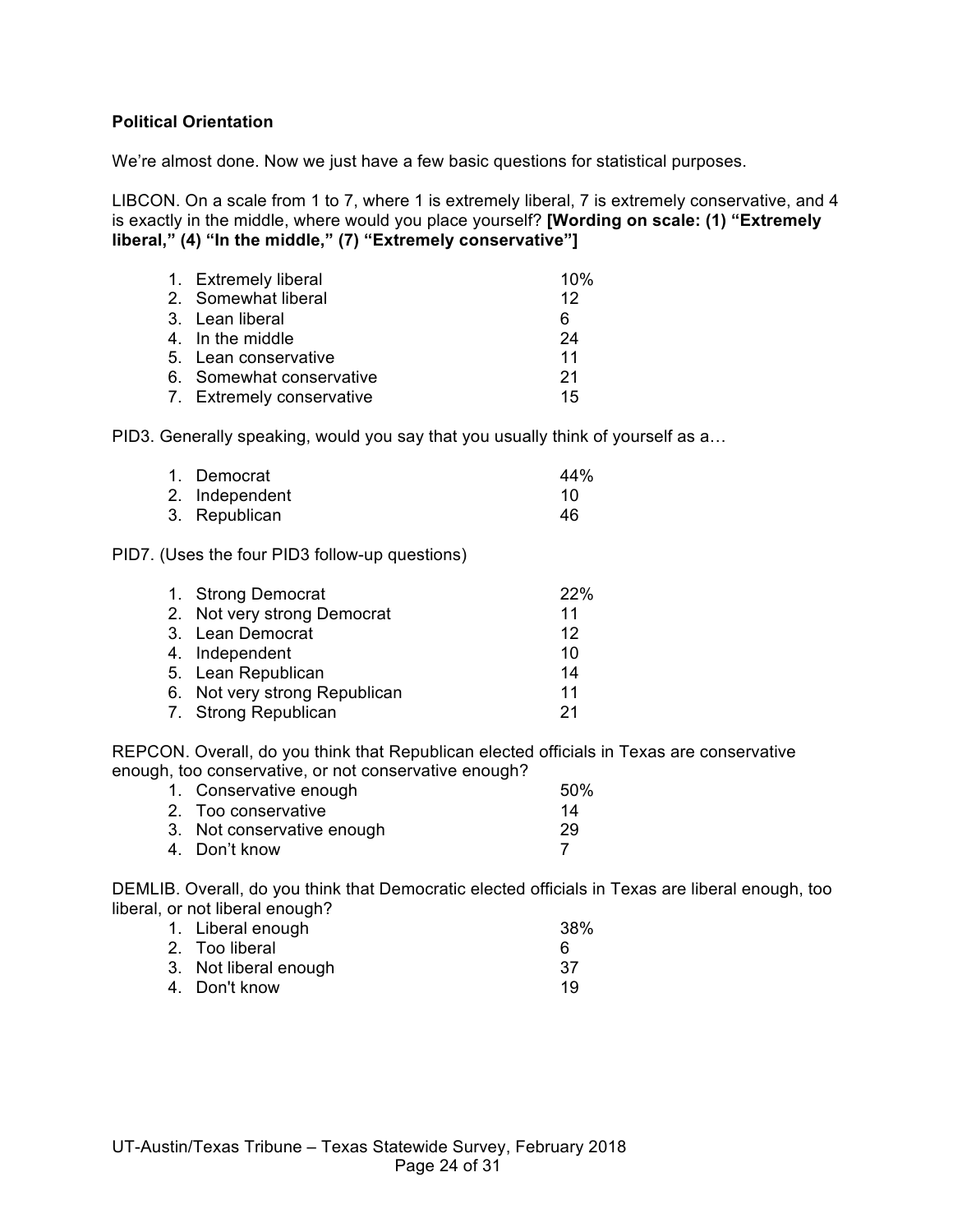## **Demographics**

AGE. Please indicate your age group.

| 1. 18-29     | 15% |
|--------------|-----|
| 2. 30-44     | 26  |
| 3. 45-64     | 36  |
| 4. 65 and up | 23  |

LOCATE. Would you say that you live in an urban, suburban, or rural community?

| 1. Urban    | 34% |
|-------------|-----|
| 2. Suburban | 47  |
| 3. Rural    | 18  |

METRO. Do you live in the Houston, Dallas-Fort Worth, San Antonio, or Austin metropolitan areas?

| 1. Yes, I live in the Houston area.       | 24% |
|-------------------------------------------|-----|
| 2. Yes, I live the Dallas-Fort Worth area | 26  |
| 3. Yes, I live in the San Antonio area    | 11  |
| 4. Yes, I live in the Austin area         | 11  |
| 5. No, I live in another part of Texas.   | 28  |
|                                           |     |

CHILD. How many children are currently living with you?

| 1. One          | 16% |
|-----------------|-----|
| 2. Two          | 12  |
| 3. Three        | 6   |
| 4. Four or more | 3   |
| 5. None         | 64  |
|                 |     |

SCHOOL. Do you have any children currently enrolled in school in Texas? (check all that apply)

- 1. Yes, I have a child/children under 18 enrolled in public school in Texas. 24%
- 2. Yes, I have a child/children under 18 enrolled in private school in Texas. 3
- 3. Yes, I have a child/children under 18 who are being home schooled in Texas. 1
- 4. No, I do not have any children under 18 in school in Texas. 73

INCOME. In which category would you place your household income last year?

| 1. Less than \$10,000   | 3% |
|-------------------------|----|
| 2. \$10,000 to \$19,999 | 5  |
| 3. \$20,000 to \$29,999 | 10 |
| 4. \$30,000 to \$39,999 | 10 |
| 5. \$40,000 to \$49,999 | 10 |
| 6. \$50,000 to \$59,999 | 10 |
| 7. \$60,000 to \$69,999 | 6  |
| 8. \$70,000 to \$79,999 | 7  |
| 9. \$80,000 to \$99,999 | 8  |
|                         |    |

UT-Austin/Texas Tribune – Texas Statewide Survey, February 2018 Page 25 of 31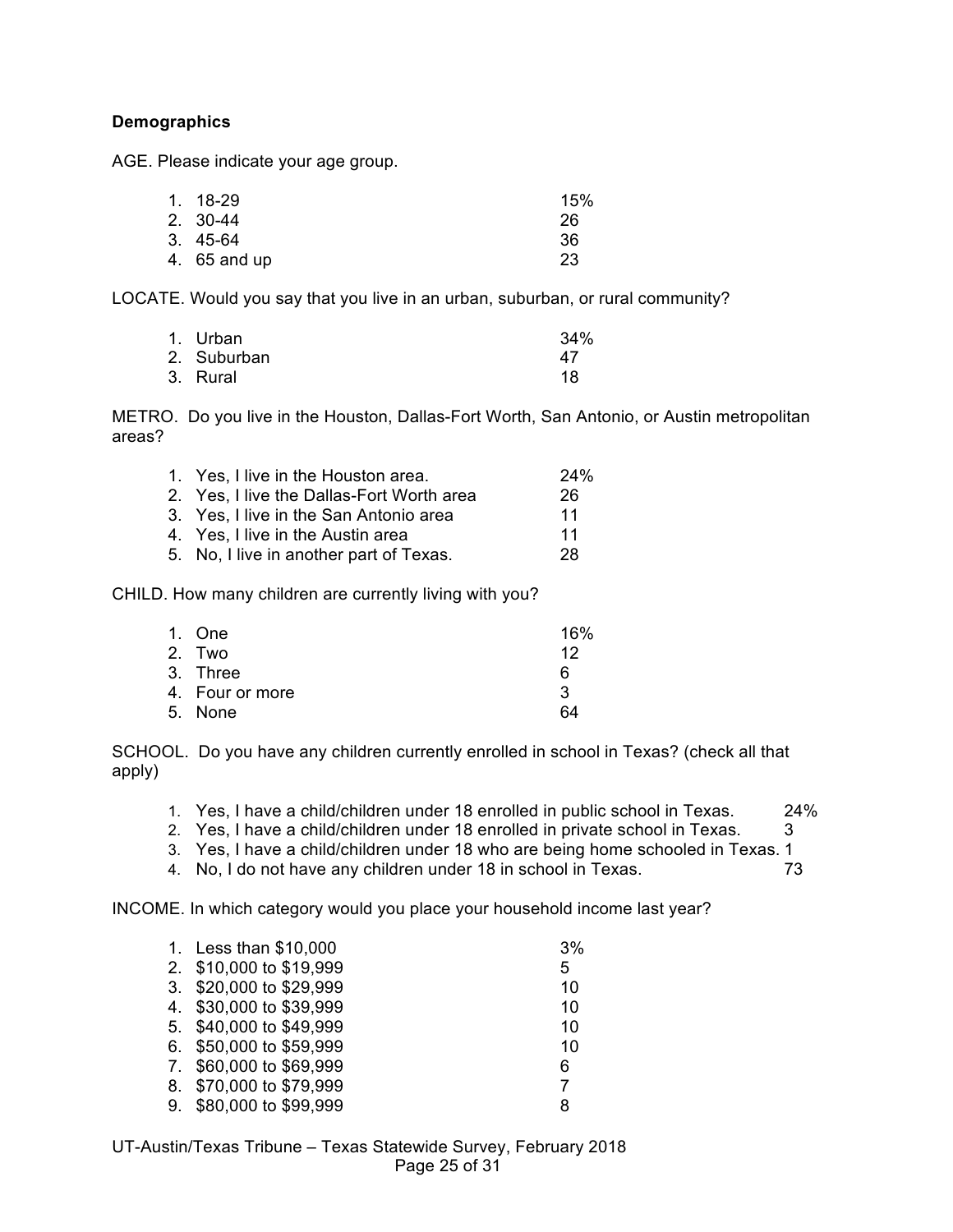| 10. \$100,000 to \$119,999 |             |
|----------------------------|-------------|
| 11. \$120,000 to \$149,999 | $5^{\circ}$ |
| 12. More than \$150,000    |             |
| 13. Prefer not to say      | -12         |

AB. Generally speaking, do you consider yourself to be pro-life, pro-choice, or neither?

| 1. Pro-life   | 44% |
|---------------|-----|
| 2. Pro-choice | 41  |
| 3. Neither    | 11  |
| 4. Don't know | Δ   |

EDU. What is the highest level of education that you received?

| 1. Less than high school    | 3% |
|-----------------------------|----|
| 2. High school degree       | 25 |
| 3. Some college             | 24 |
| 4. Two-year college degree  | 9  |
| 5. Four-year college degree | 25 |
| 6. Post-graduate degree     | 13 |
|                             |    |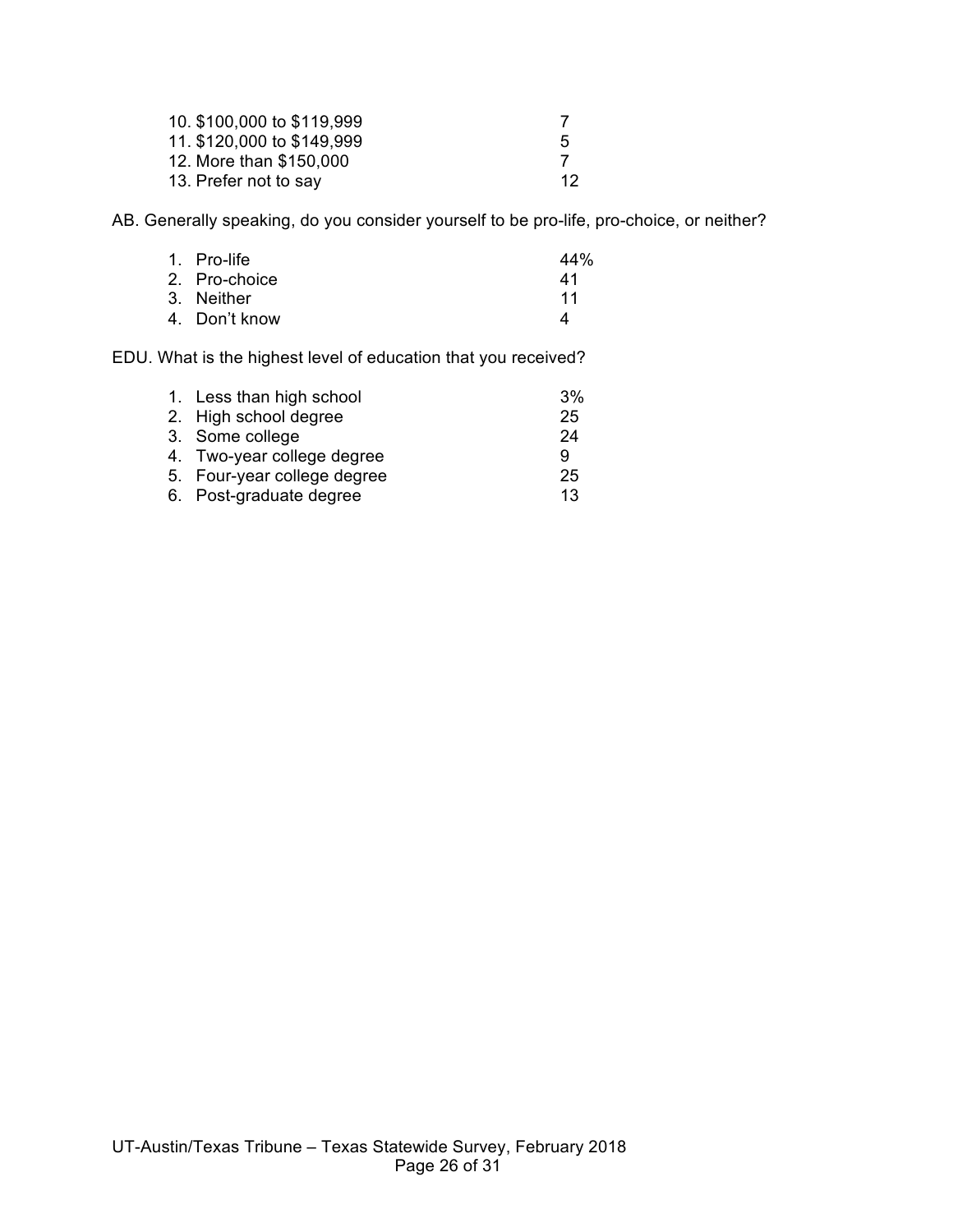RELIG1. What is your primary religious affiliation, if any? **[No open response on "other"]**

| 1.<br>Agnostic                             | 4%             |
|--------------------------------------------|----------------|
| 2. Assembly of God*                        | 1              |
| 3. Atheist                                 | 6              |
| 4. Baptist*                                | 14             |
| 5. Born again                              | $\mathbf 2$    |
| 6. Buddhist                                | $\overline{1}$ |
| 7. Catholic*                               | 22             |
| 8. Christian Scientist*                    | 0              |
| 9. Church of Christ*                       | 3              |
| 10. Church of God*                         | $\mathbf{1}$   |
| 11. Disciples of Christ*                   | $\pmb{0}$      |
| 12. Episcopal/Anglican*                    | $\mathbf 2$    |
| 13. Evangelical                            | 0              |
| 14. Hindu                                  | 0              |
| 15. Jehovah's Witnesses                    | 0              |
| 16. Jewish                                 | 1              |
| 17. Lutheran*                              | $\mathbf 2$    |
| 18. Methodist*                             | 5              |
| 19. Mormon*                                | $\pmb{0}$      |
| 20. Muslim/Islam                           | 1              |
| 21. Nondenominational Christian*           | 8              |
| 22. Orthodox/Eastern Orthodox*             | 0              |
| 23. Pentecostal/charismatic/spirit-filled* | $\mathbf 2$    |
| 24. Presbyterian*                          | 1              |
| 25. Protestant (non-specific)*             | $\mathbf 2$    |
| 26. Unitarian/Universalist*                | $\mathbf 0$    |
| 27. United Church of Christ*               | 0              |
| 28. Religious but not spiritual            | 1              |
| 29. Spiritual but not religious            | 6              |
| 30. No religious affiliation/none          | 9              |
| 31. Other*                                 | 4              |
| 32. Don't know                             | 1              |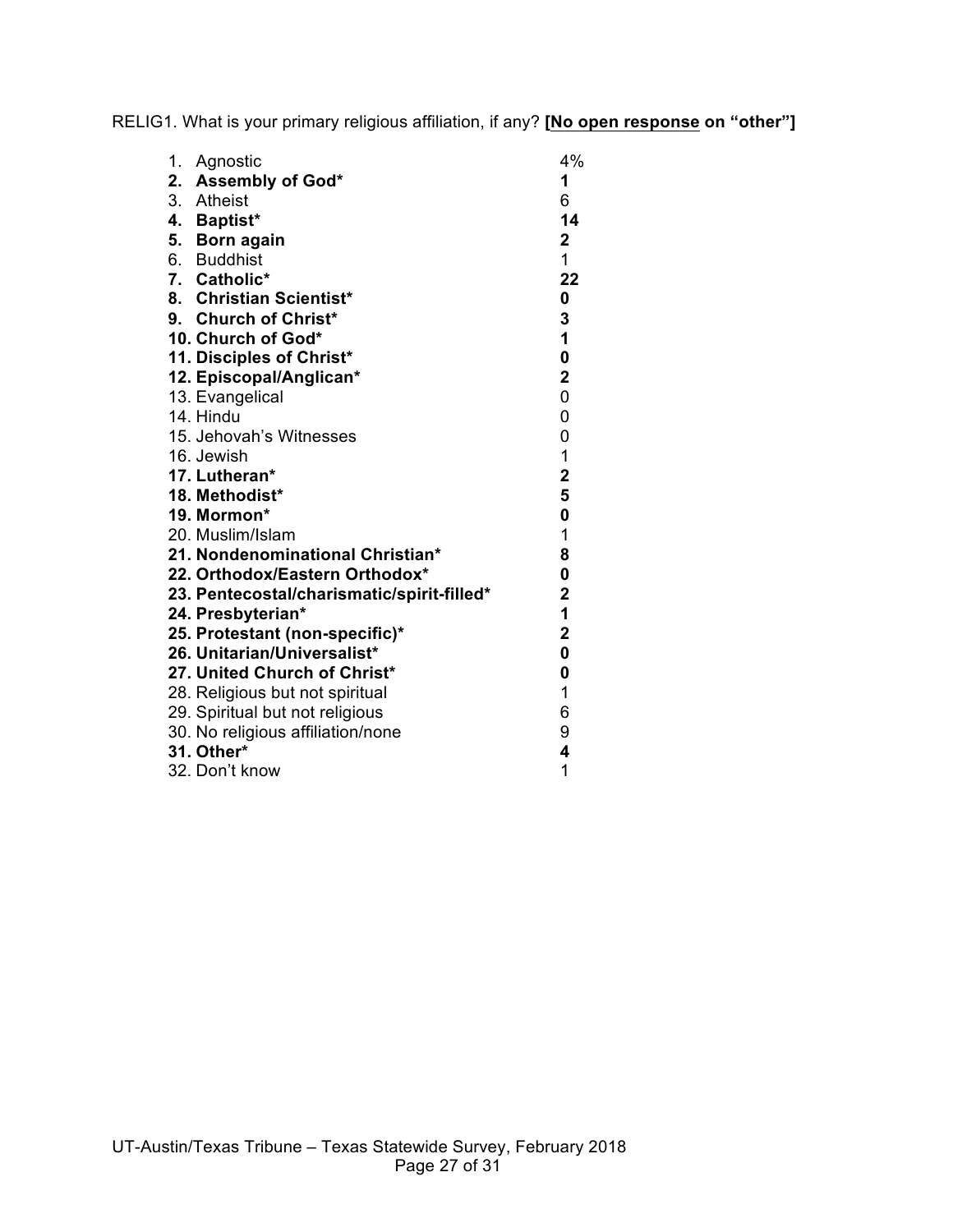RELIG2. What is your secondary religious affiliation, if any? **[No open response on "other"]**

| 1. | Agnostic                                   | 3%                      |
|----|--------------------------------------------|-------------------------|
|    | 2. Assembly of God*                        | 1                       |
|    | 3. Atheist                                 | 1                       |
|    | 4. Baptist*                                | 5                       |
|    | 5. Born again                              | 4                       |
|    | 6. Buddhist                                | 1                       |
|    | 7. Catholic*                               | 5                       |
|    | 8. Christian Scientist*                    | $\mathbf{1}$            |
|    | 9. Church of Christ*                       | $\overline{\mathbf{2}}$ |
|    | 10. Church of God*                         | $\overline{2}$          |
|    | 11. Disciples of Christ*                   | $\mathbf 0$             |
|    | 12. Episcopal/Anglican*                    | 1                       |
|    | 13. Evangelical                            | 3                       |
|    | 14. Hindu                                  | 0                       |
|    | 15. Jehovah's Witnesses                    | 0                       |
|    | 16. Jewish                                 | 0                       |
|    | 17. Lutheran*                              | 1                       |
|    | 18. Methodist*                             | 3                       |
|    | 19. Mormon*                                | $\mathbf{0}$            |
|    | 20. Muslim/Islam                           | 1                       |
|    | 21. Nondenominational Christian*           | 4                       |
|    | 22. Orthodox/Eastern Orthodox*             | 0                       |
|    | 23. Pentecostal/charismatic/spirit-filled* | 1                       |
|    | 24. Presbyterian*                          | 0                       |
|    | 25. Protestant (non-specific)*             | 4                       |
|    | 26. Reformed*                              | $\mathbf 0$             |
|    | 27. Unitarian/Universalist*                | 1                       |
|    | 28. United Church of Christ*               | 0                       |
|    | 29. Religious but not spiritual            | $\overline{2}$          |
|    | 30. Spiritual but not religious            | 6                       |
|    | 31. No religious affiliation/none          | 34                      |
|    | 32. Other*                                 | 4                       |
|    | 33. Don't know                             | 9                       |

LITERAL. Which of these statements comes closest to describing your feelings about the Bible?

- 1. The Bible is the actual word of God and is to be taken literally, word for word. 30%
- 2. The Bible is the word of God but not everything in it should be taken literally, word for word. 40
- 3. The Bible is a book written by men and is not the word of God. 24
- 4. Don't know. 6

# IMPORT. How important is religion in your life?

| 1. Extremely important  | 45% |
|-------------------------|-----|
| 2. Somewhat important   | 28  |
| 3. Not very important   | 10  |
| 4. Not at all important | 17  |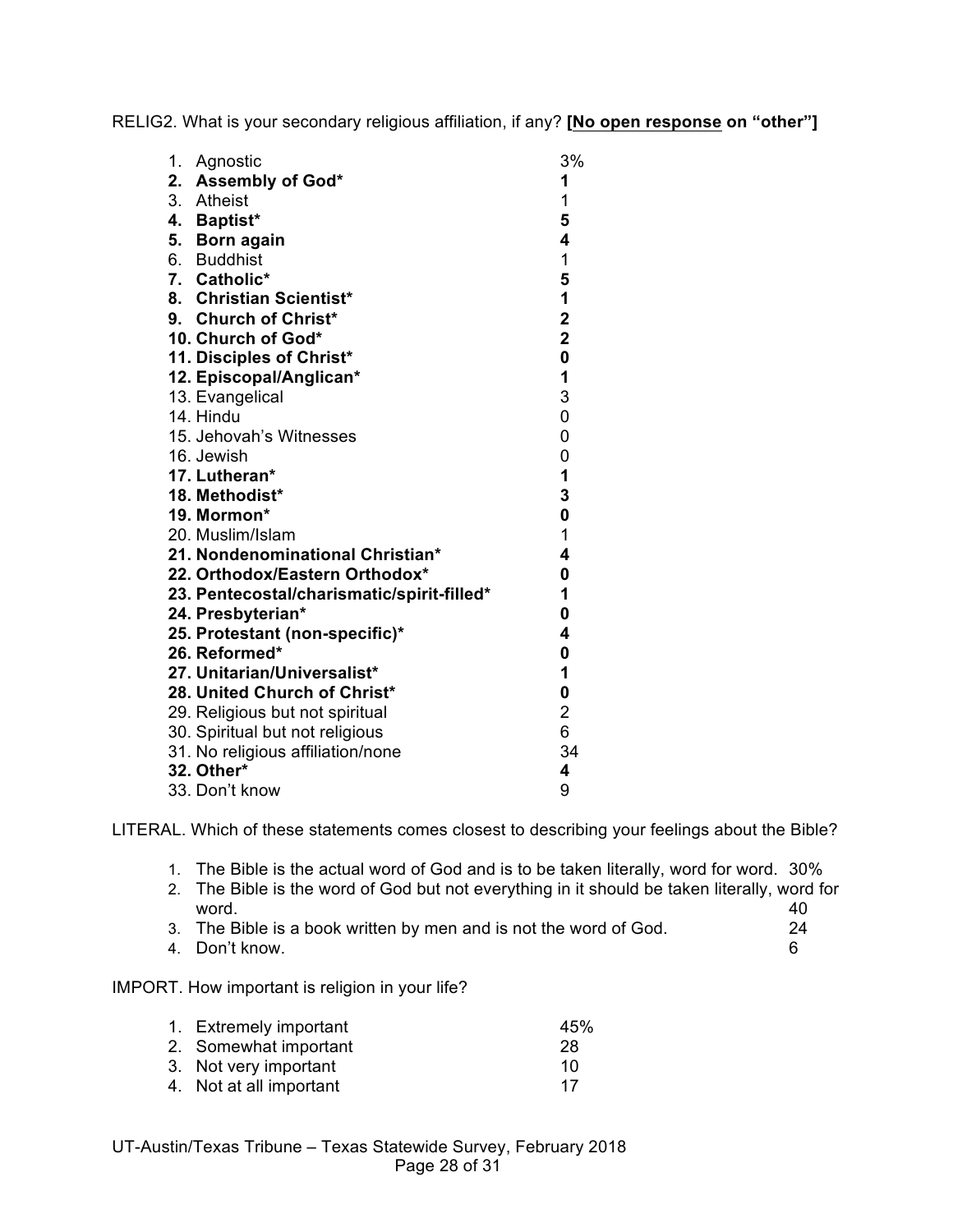ATTEND. Aside from weddings and funerals, how often do you attend religious services or participate in religious activities?

| 1. More than once a week | 14% |
|--------------------------|-----|
| 2. Once a week           | -21 |
| 3. A few times a month   | 12  |
| 4. Once or twice a year  | 25  |
| 5. Never                 | 28  |

RACE1. What race do you consider yourself to be?

| 1. White                  | 58% |
|---------------------------|-----|
| 2. African American       | 14  |
| 3. Hispanic or Latino     | 23  |
| 4. Asian/Pacific Islander | 1   |
| 5. Native American        |     |
| 6. Multi-racial           | 1   |
| 7. Other                  | 3   |
| 8. Middle Eastern         |     |

RACE2. **[Ask if RACE ~= "Hispanic or Latino"]** Do you happen to have a Hispanic-Latino grandparent?

| 1. Yes        | 2%  |
|---------------|-----|
| 2. No         | .97 |
| 3. Don't know |     |

NATIVE1. **[Ask if RACE = "Hispanic or Latino"]** Were you born in the United States or Puerto Rico, or in another country?

| 1. Born in the United States or Puerto Rico | 87% |
|---------------------------------------------|-----|
| 2. Born in another country                  | -12 |
| 3. Don't know                               |     |

NATIVE2. **[Ask NATIVE2 if answer 1 on NATIVE1]** Were your parents born in the United States or Puerto Rico, or another country?

|  |  |  |  |  | 1. Both of my parents were born in the United States or Puerto Rico | 61% |
|--|--|--|--|--|---------------------------------------------------------------------|-----|
|--|--|--|--|--|---------------------------------------------------------------------|-----|

- 2. One of my parents was born in another country 23
- 3. Both of my parents were both in another country 16

MOVE. Did you move to Texas from some other state?

| 1. Yes | 40% |
|--------|-----|
| 2. No  | 60  |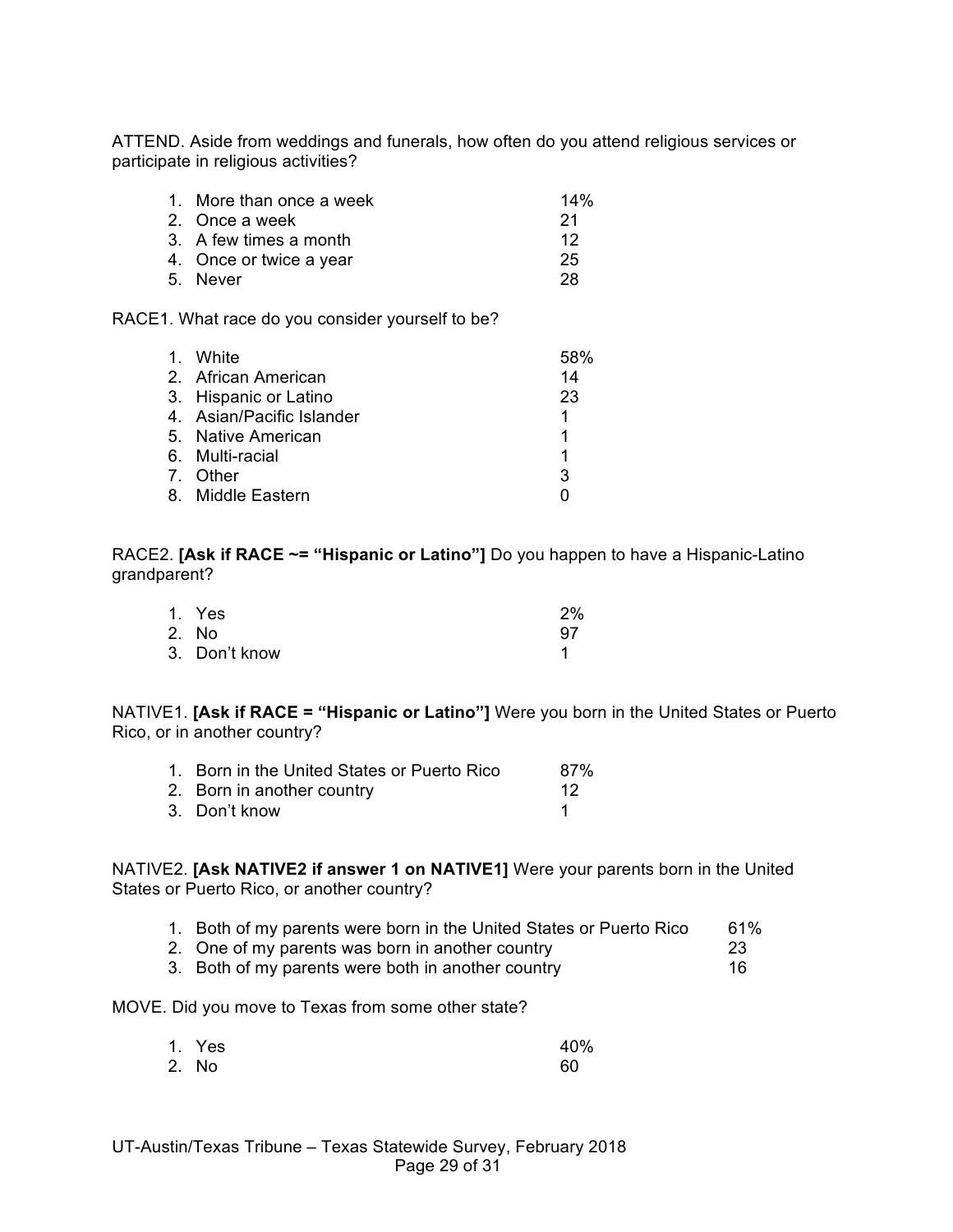## STATE. **[ASK IF MOVE=1]** Which state did you move from (most recently)? **[DROPDOWN LIST OF STATES]**

| 1. | Alabama                                                              | 2%                                          |
|----|----------------------------------------------------------------------|---------------------------------------------|
|    | 2. Alaska                                                            | $\mathbf 1$                                 |
|    | 3. Arizona                                                           | $\begin{array}{c} 2 \\ 2 \\ 11 \end{array}$ |
|    | 4. Arkansas                                                          |                                             |
|    | 5. California                                                        |                                             |
|    | 6. Colorado                                                          | 3                                           |
|    | 7. Connecticut                                                       | 0                                           |
|    |                                                                      | $\overline{0}$                              |
|    | 8. Delaware<br>8. Delaware<br>9. District of Columbia<br>10. Florida | 0                                           |
|    |                                                                      | 4                                           |
|    | 11. Georgia                                                          | $\overline{\mathbf{c}}$                     |
|    | 12. Hawaii                                                           | 0                                           |
|    | 13. Idaho                                                            | 0                                           |
|    | 14. Illinois                                                         | 6                                           |
|    | 15. Indiana                                                          | $\overline{\mathbf{c}}$                     |
|    | 16. lowa                                                             | $\overline{1}$                              |
|    | 17. Kansas                                                           |                                             |
|    | 18. Kentucky                                                         | $\begin{array}{c} 2 \\ 1 \end{array}$       |
|    | 19. Louisiana                                                        | $\overline{7}$                              |
|    | 20. Maine                                                            | $\mathbf{o}$                                |
|    | 21. Maryland                                                         |                                             |
|    | 22. Massachusetts                                                    | $\begin{array}{c} 2 \\ 1 \end{array}$       |
|    | 23. Michigan                                                         | 4                                           |
|    | 24. Minnesota                                                        | $\mathbf{1}$                                |
|    | 25. Mississippi                                                      |                                             |
|    | 26. Missouri                                                         | 23121                                       |
|    | 27. Montana                                                          |                                             |
|    | 28. Nebraska                                                         |                                             |
|    | 29. Nevada                                                           |                                             |
|    | 30. New Hampshire                                                    | 0                                           |
|    | 31. New Jersey                                                       | $\overline{1}$                              |
|    | 32. New Mexico                                                       | 4                                           |
|    | 33. New York                                                         | 6                                           |
|    | 34. North Carolina                                                   |                                             |
|    | 35. North Dakota                                                     | $\frac{2}{0}$                               |
|    | 36. Ohio                                                             | 5                                           |
|    | 37. Oklahoma                                                         |                                             |
|    | 38. Oregon                                                           | 3<br>1                                      |
|    | 39. Pennsylvania                                                     | $\mathbf 1$                                 |
|    | 40. Rhode Island                                                     | 0                                           |
|    | 41. South Carolina                                                   | 0                                           |
|    | 42. South Dakota                                                     | 0                                           |
|    | 43. Tennessee                                                        | 3                                           |
|    | 44. Utah                                                             |                                             |
|    | 45. Vermont                                                          | 00320                                       |
|    | 46. Virginia                                                         |                                             |
|    | 47. Washington                                                       |                                             |
|    | 48. West Virginia                                                    |                                             |
|    |                                                                      |                                             |